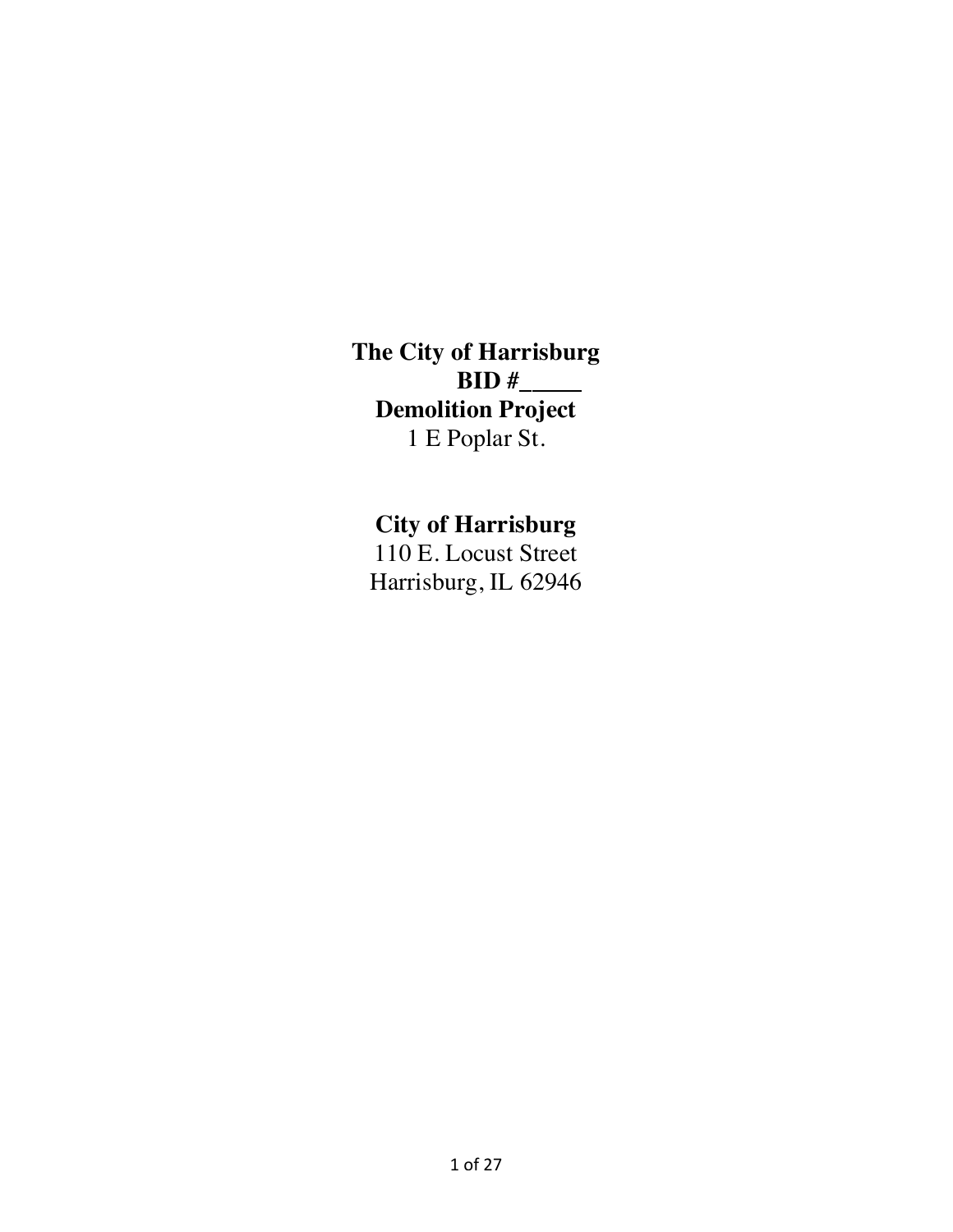## **TABLE OF CONTENTS**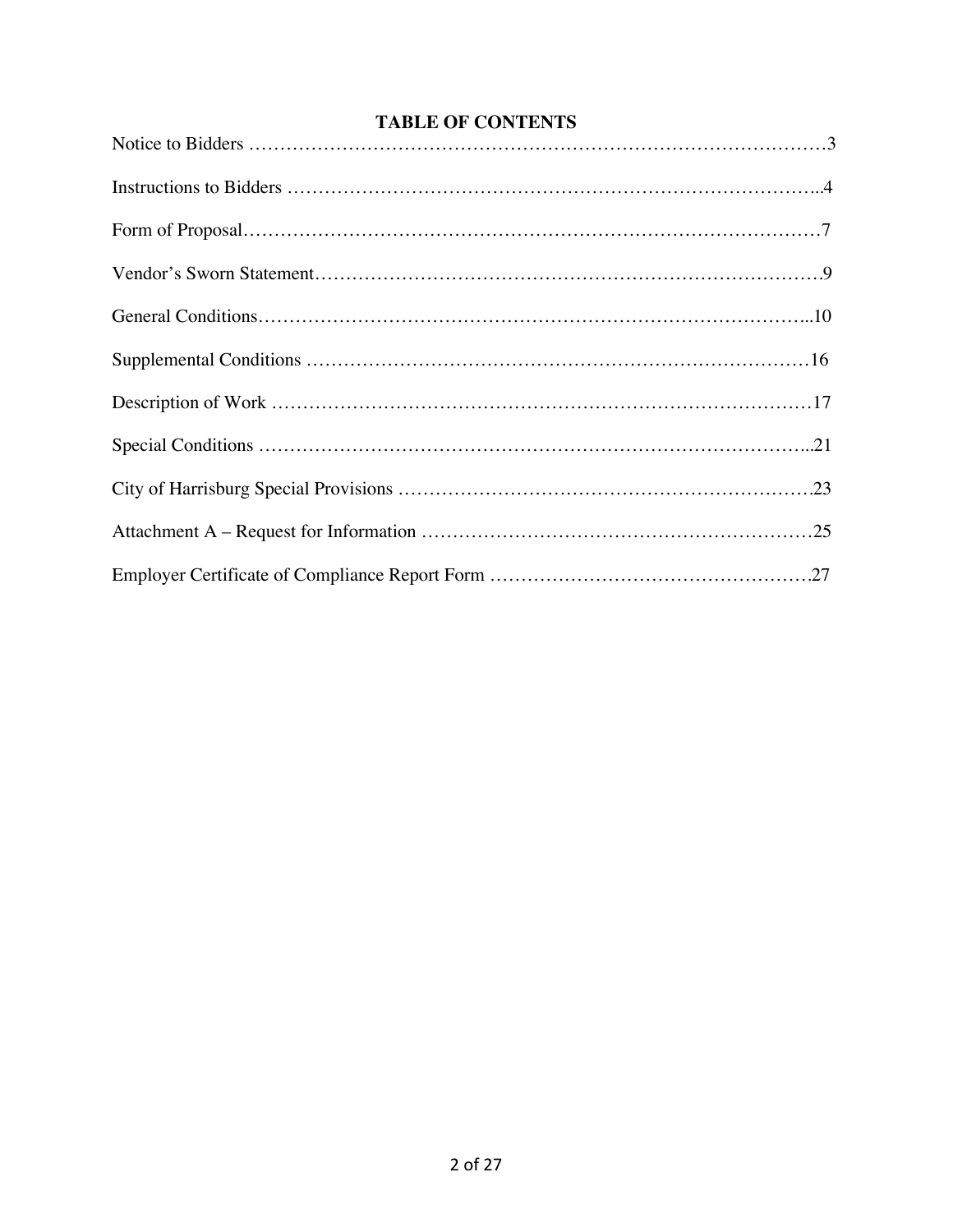#### **NOTICE TO BIDDERS**

#### $BID#$

Notice is hereby given that the City of Harrisburg is accepting bids for Demolition of COMMERCIAL STRUCTURES located at 1 E. Poplar St., Harrisburg, IL. Bids will be received at the office of the City Clerk, located at 110 E. Locust St., Harrisburg, IL until 10:00 a.m. (local time) on May 11, 2022 at which time they will be publicly opened and read during the public Bid Letting meeting located in City Council Chambers at 110 E. Locust Street, Harrisburg, Illinois 62946.

Specification may be obtained from the office of the City Clerk between the hours of 7:00 AM and 3:00 PM Monday through Friday, excluding planned holidays.

Bids must have the name and address of the bidder and Bid Number on the outside of the sealed envelope. No bids will be accepted after public opening of bids during the scheduled 10:00 AM Bid Letting Meeting on May 11, 2022. Illinois Prevailing Wage Act and all other Federal, State, and Local laws shall be a part of this project. The City Council of the City of Harrisburg expressly reserves the right to accept or reject any or all bids. The City also reserves the right to re-bid.

The City of Harrisburg is an Equal Opportunity and Affirmative Action Employer.

Terri Jenkins, City Clerk 110 E. Locust Street Harrisburg, IL 62946 618(253)-7451 TJenkins@cityofharrisburgil.com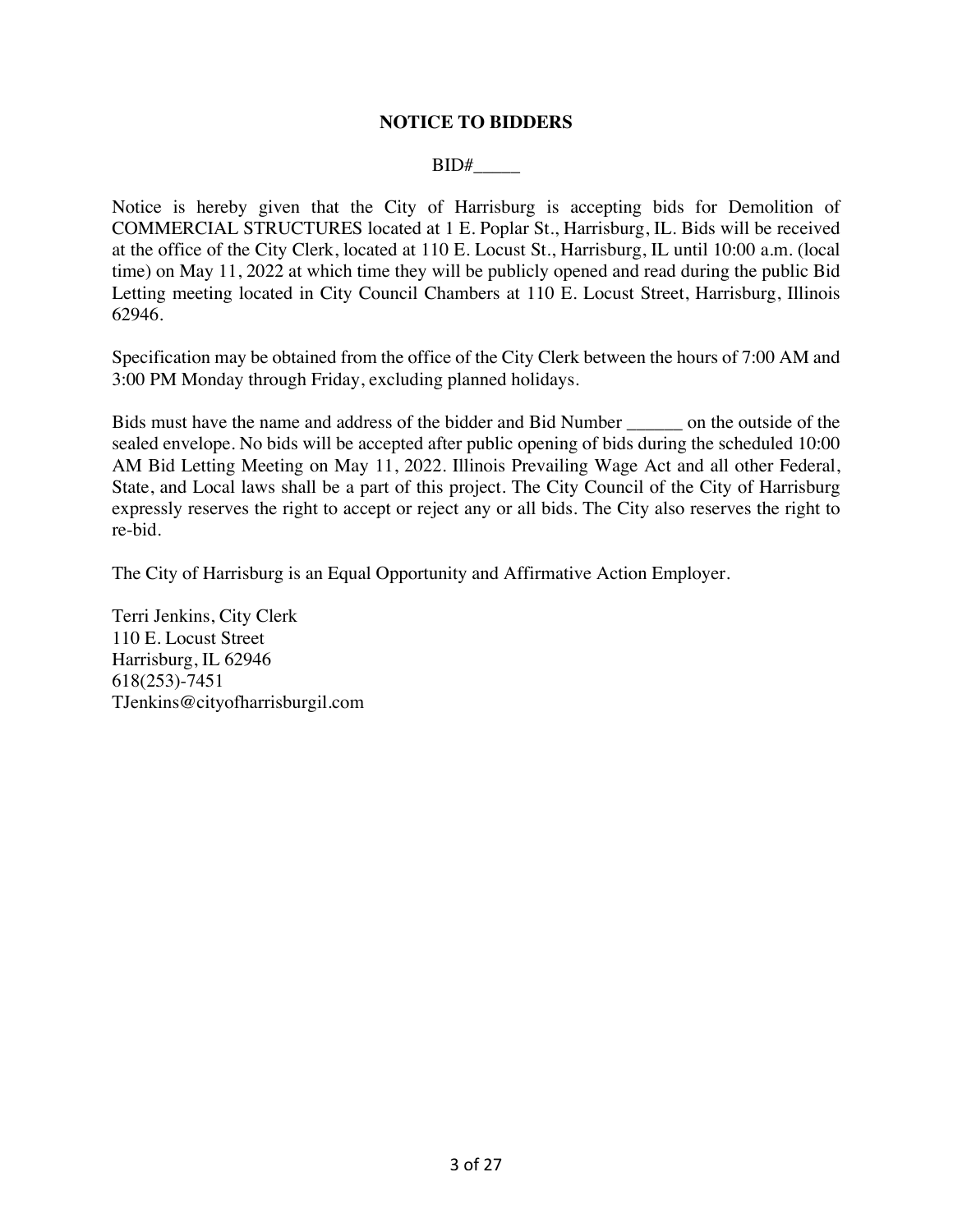## **INSTRUCTIONS TO BIDDERS**

- 1. General:
	- a. To be considered, bids must be made in accordance with these instructions to bidders.
- 2. Documents:
	- a. Prime bidders may obtain bid documents from the City Clerk at 110 E. Locust St., Harrisburg, IL between the hours of 7:00 AM and 3:00 PM Monday through Friday, excluding scheduled holidays.
- 3. Questions:
	- a. Submit questions about the bid documents in writing to the City of Harrisburg not less than 5 days before the time scheduled for opening bids via Request for Information form. (see attachment A)
	- b. Necessary replies will be issued to all prime bidders of records as addenda which becomes part of the bidding instruments.
	- c. Oral instruction does not form a part of the bidding instrument.
	- d. Prime bidders shall check with the City of Harrisburg within 72 hours prior to the bid opening to confirm any addenda affecting bidding. Please contact City Clerk or Superintendent Mayhall.
- 4. Basis of Bids:
	- a. Bids shall include **all costs** for this project as described and indicated by the bid documents.
	- b. Basis for bidding shall be on the brands, products and requirements indicated or specified. Any time a brand name is used it shall be interpreted that the words "or approved equal" follow whether they actually do or not. The City shall determine if this is acceptable.
- 5. Bid Form:
	- a. Bid shall be an exact copy of the "Form of Proposal" included in the bid documents prepared on the bidders letterhead. By signing the "Form of Proposal", the bidder forms the Contract, understanding that said Contract included the :
		- i. Instructions to Bidders
		- ii. Form of Proposal
		- iii. General Conditions
		- iv. Description of Work
		- v. All Drawings and Specifications
		- vi. All Attachments, Bonds and Information submitted by the Bidder.
	- b. Bid shall be signed in longhand and typed below the name of the person authorized to bind the bidder to a Contract.
	- c. Where bidder is a corporation or limited liability company, bid must be signed with the legal name of the corporation followed by the state of the incorporation and the legal signature of an officer or person authorized to bind the corporation to a contract.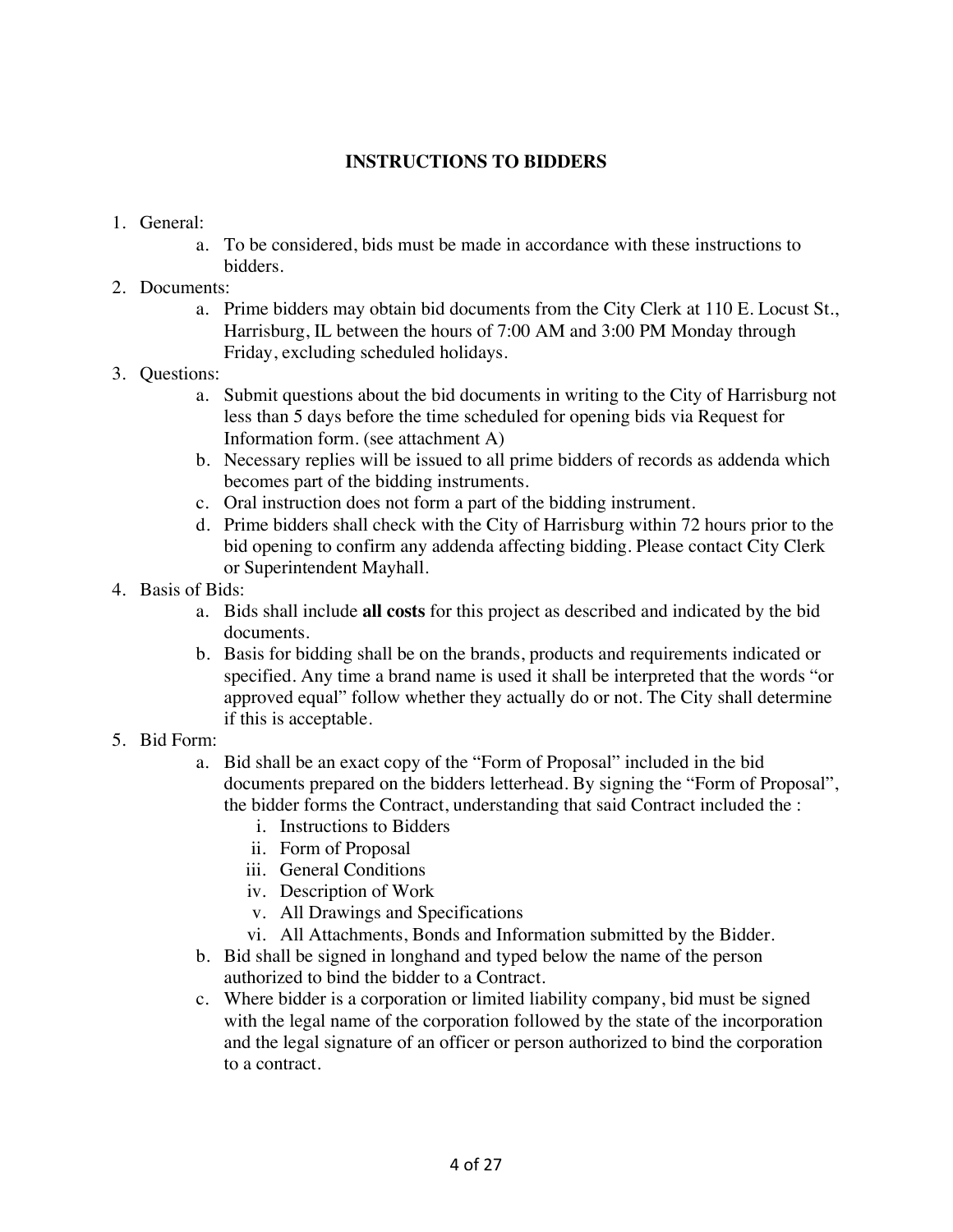- 6. Bid Security:
	- a. The successful bidder's security will be retained until the Contract has been signed and project is completed. City of Harrisburg reserves the right to retain the security of the most qualified bidder until a Contract has been signed or until sixty (60) days following the bid opening, whichever is shorter. All other bid security shall be returned as soon as practicable.
	- b. Should any bidder refuse to enter into and / or perform a Contract, under the terms of the bidding instrument, the City will retain the bid security without prejudice against any other damages or remedies the City may pursue.
- 7. Submittal:
	- a. Submit bid, Bid Security, samples and other required data in a sealed envelope. Failure to provide required security/documents may result in rejection of the bid.
	- b. Envelope shall be clearly identified with the project name, the name of the bidder and the Bid Number \_\_\_\_\_ on the face of the sealed envelope.
	- c. Bids must be received at the Office of the City Clerk, 110 E. Locust St. Harrisburg, IL 62946 no later than 10:00 AM on May 11, 2022. Bids will be publicly opened at the scheduled bid letting meeting on 5-11-2022 in City Council Chambers at the above stated address, and no other bids will be accepted.
- 8. Withdrawal:
	- a. Bids may be withdrawn at any time before the bid opening but may not be resubmitted. City may, at its sole discretion, provide exception if bid was turned in prior to issuance of Addenda or other conditions merit consideration.
	- b. Buds may not be modified after submittal.
	- c. Bids may not be withdrawn or modified after bid opening unless Award of Contract has been delayed by more than ninety (90) days.
- 9. Acceptance / Rejection:
	- a. The City of Harrisburg reserves the right to accept or reject any or all bids, waive any technicalities or informalities in the bidding, postpone the bid opening and to reject bids and/or award the Contract as determined to be in the best interest of the City of Harrisburg.
- 10. Bidder Award:
	- a. For the purpose of preliminary consideration, the "Apparent Low Bidder" will be determined by bids on all selected work.
	- b. Award of Contract may include full consideration of completion time and substitutions. It is the intent of the City of Harrisburg to have all work completed not later than September 1, 2022.
	- c. City may accept or reject any or all substitutions.
- 11. Substitutions:
	- a. Bids shall be based upon the articles and materials named in the specifications. Substitutions may be made only under the following conditions: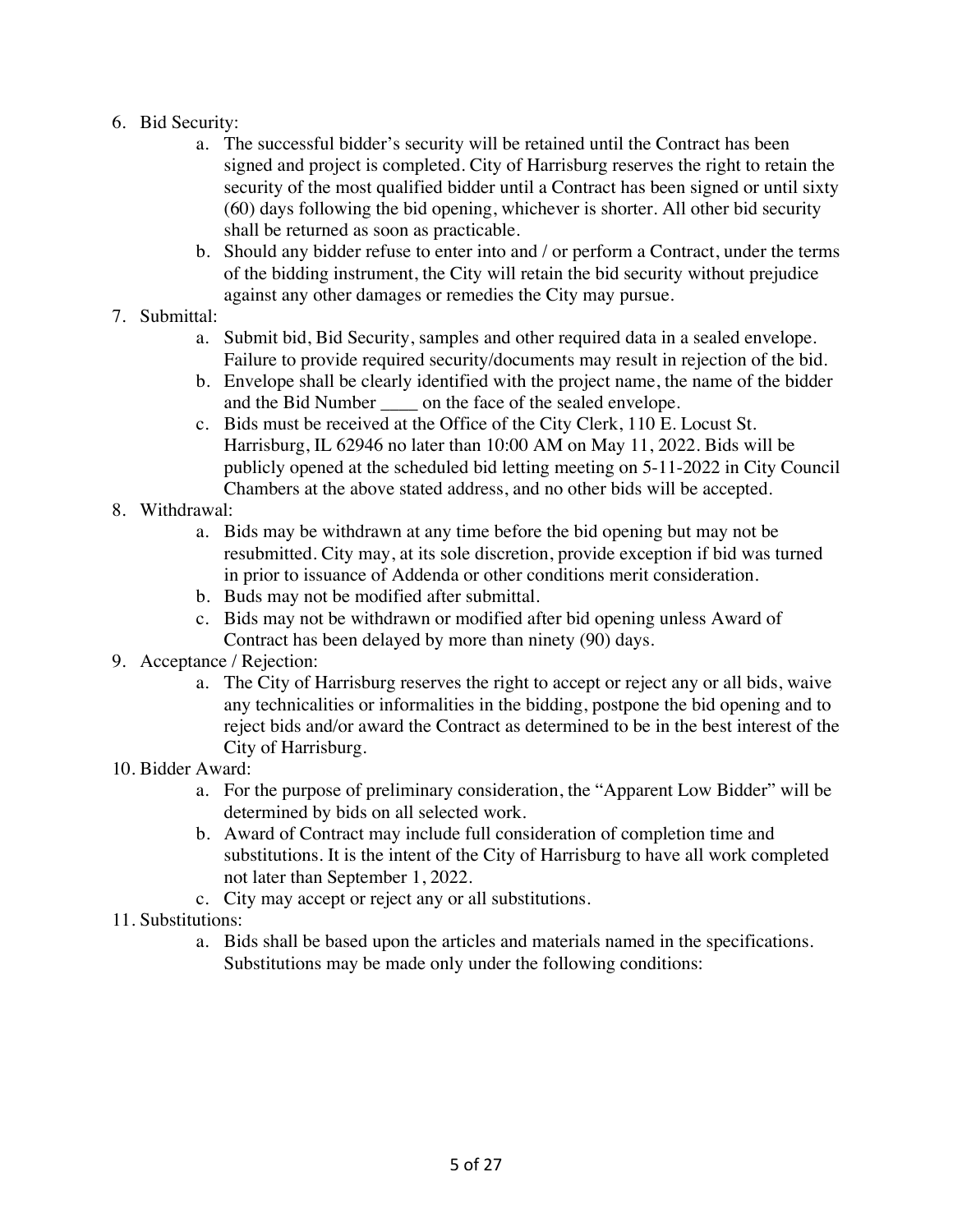- i. At the time bids are received, Prime Bidders may submit on a separate sheet enclosed with the bid form, a list of proposed substitutions which they are willing to guarantee, stating the additions to or deduction from the bid price in case they are allowed. Technical data and complete descriptions shall be submitted.
- 12. Method of Bidding:
	- a. Proposal shall include all work necessary to perform the work shown in in the drawings and set forth in the specifications.
- 13. Award:
	- a. Award of the successful bid shall be accomplished by acceptance of the bid by the City Council of the City of Harrisburg and the execution of a purchase order to the successful bidder. City may award a Contract.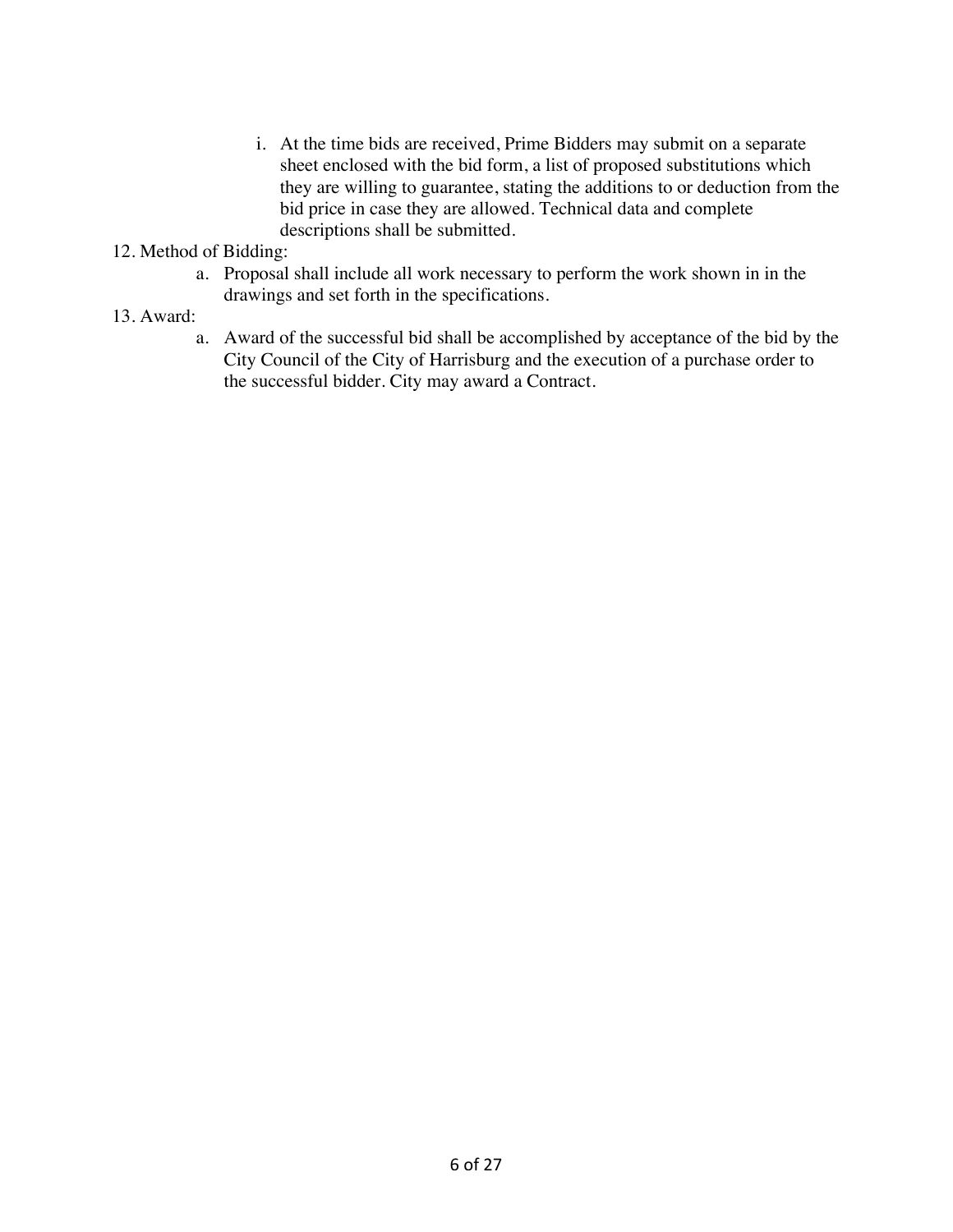#### **FORM OF PROPOSAL**

This shall be reproduced on the letterhead of the Bidder exactly as indicated, with all blank spaces correctly filled in with ink or other permanent instrument. No erasure, scratch outs or white outs shall appear on the form submitted.

BID PROPOSAL \_\_\_\_\_\_\_\_

To: City of Harrisburg 110 E. Locust St. Harrisburg, IL 62946

DATE: \_\_\_\_\_\_\_\_\_\_\_\_\_\_\_\_\_\_

Having carefully examined the Documents entitled Demolition Project 1 E. Poplar St, Harrisburg, IL, including drawings, conditions of the contract, as well as the Site and all conditions affecting the work, we propose to furnish all of the work as shown on the drawings and/or called for in the Bid Documents as follows:

TOTAL BID – 1 E. Poplar St.: \_\_\_\_\_\_\_\_\_\_\_\_\_\_\_\_\_\_\_\_\_\_\_\_\_\_\_\_\_\_\_\_\_\_\_\_

DEDUCT (For Award of Project):\_\_\_\_\_\_\_\_\_\_\_\_\_\_\_\_\_\_\_\_\_\_\_\_\_\_\_\_\_\_\_\_\_\_\_\_\_

COMPLETION DATE:\_\_\_\_\_\_\_\_\_\_\_\_\_\_\_\_\_\_\_\_\_\_\_\_\_\_\_\_\_\_\_\_\_\_\_\_\_\_\_\_\_\_\_\_\_\_\_\_

ALTERNATE BID#1:

\*\*\*\*\*LIST ALL EQUIPMENT THAT WILL BE USED\*\*\*\*\*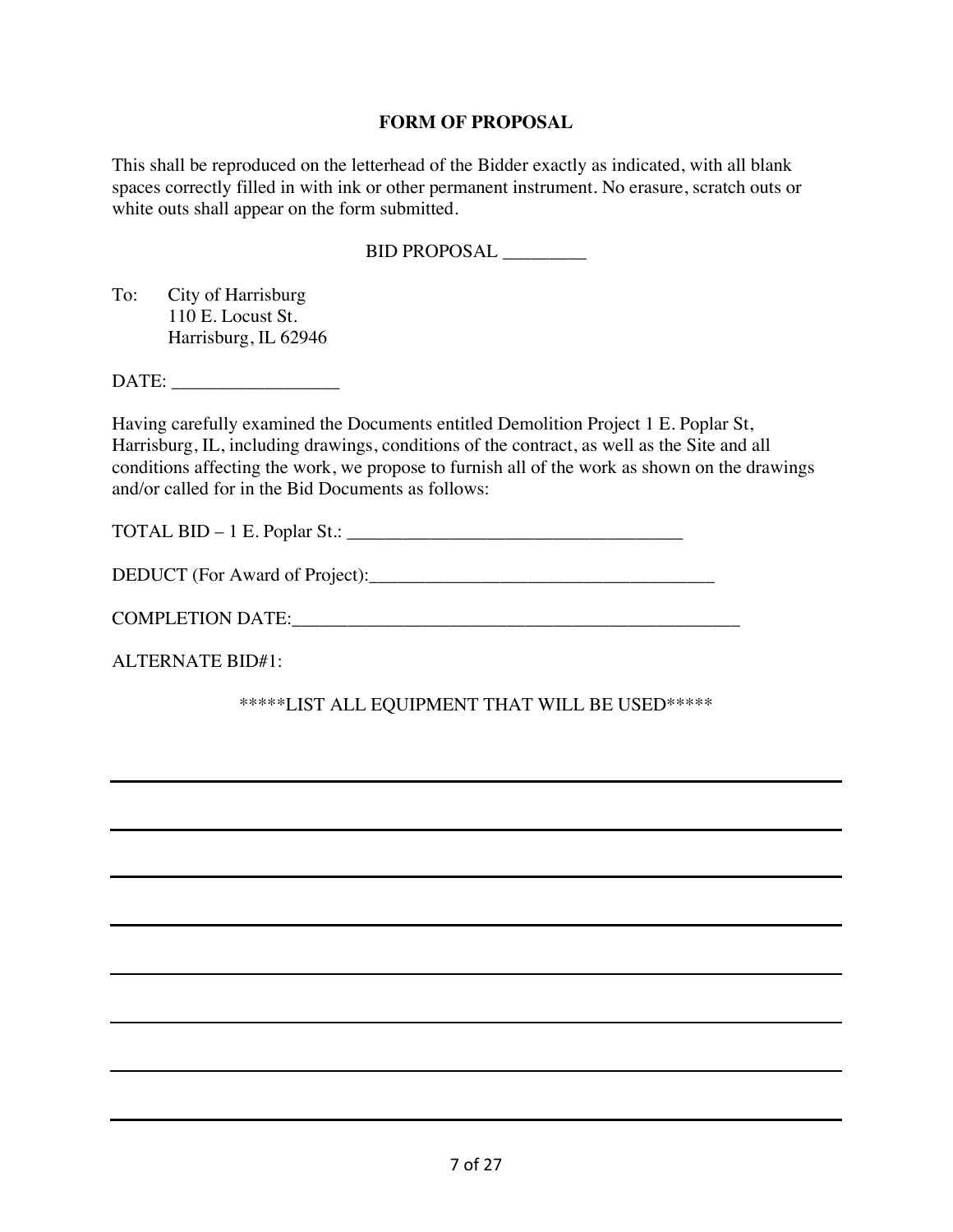In submitting this proposal, we agree:

- 1. To guarantee these bids for ninety (90) days following the bid opening.
- 2. To execute and deliver to the City of Harrisburg a Contract in accordance with this bid, a Performance and Bond of the project cost of each project, and to furnish a Certificate of Insurance naming the City "Additional Insured" in effect for the duration of the Contract.
- 3. To provide a timetable and schedule of values for all work mentioned in the bid. This timetable will be met subject to strikes and acts of God.
- 4. That the bid security accompanying this proposal is left with the City Clerk and that if the undersigned fails to enter into a Contract within ten (10) days after written Notice of Award, the City will retain said security without prejudice to any other remedies or actions the City deems appropriate. If this bid is not accepted within ninety (90) days of the bid opening the check shall be returned or the Bid Bond shall become void.
- 5. To comply with the Prevailing Wage, Equal Opportunity and all other Federal, State, and Local Laws as they may apply. To comply with all agencies having jurisdiction over this work.
- 6. That it is the right of the City to accept or reject any and all bids, to re-bid, to waive technicalities in the bidding, to postpone bid opening and to award the bid as determined to be in the best interest of the City of Harrisburg.

RECEIPT OF ADDENDA is hereby acknowledged: Numbered \_\_\_, \_\_\_, \_\_\_, \_\_\_\_.

| DATE:                                                                                                                                                                                                                          |  |
|--------------------------------------------------------------------------------------------------------------------------------------------------------------------------------------------------------------------------------|--|
| SIGNED:                                                                                                                                                                                                                        |  |
| BY:                                                                                                                                                                                                                            |  |
|                                                                                                                                                                                                                                |  |
|                                                                                                                                                                                                                                |  |
| BUSINESS ADDRESS: 2000 PERSONAL PROPERTY AND RESIDENCE AND RESIDENCE AND RESIDENCE AND RESIDENCE AND RESIDENCE AND RESIDENCE AND RESIDENCE AND RESIDENCE AND RESIDENCE AND RESIDENCE AND RESIDENCE AND RESIDENCE AND RESIDENCE |  |
| <b>TELEPHONE:</b>                                                                                                                                                                                                              |  |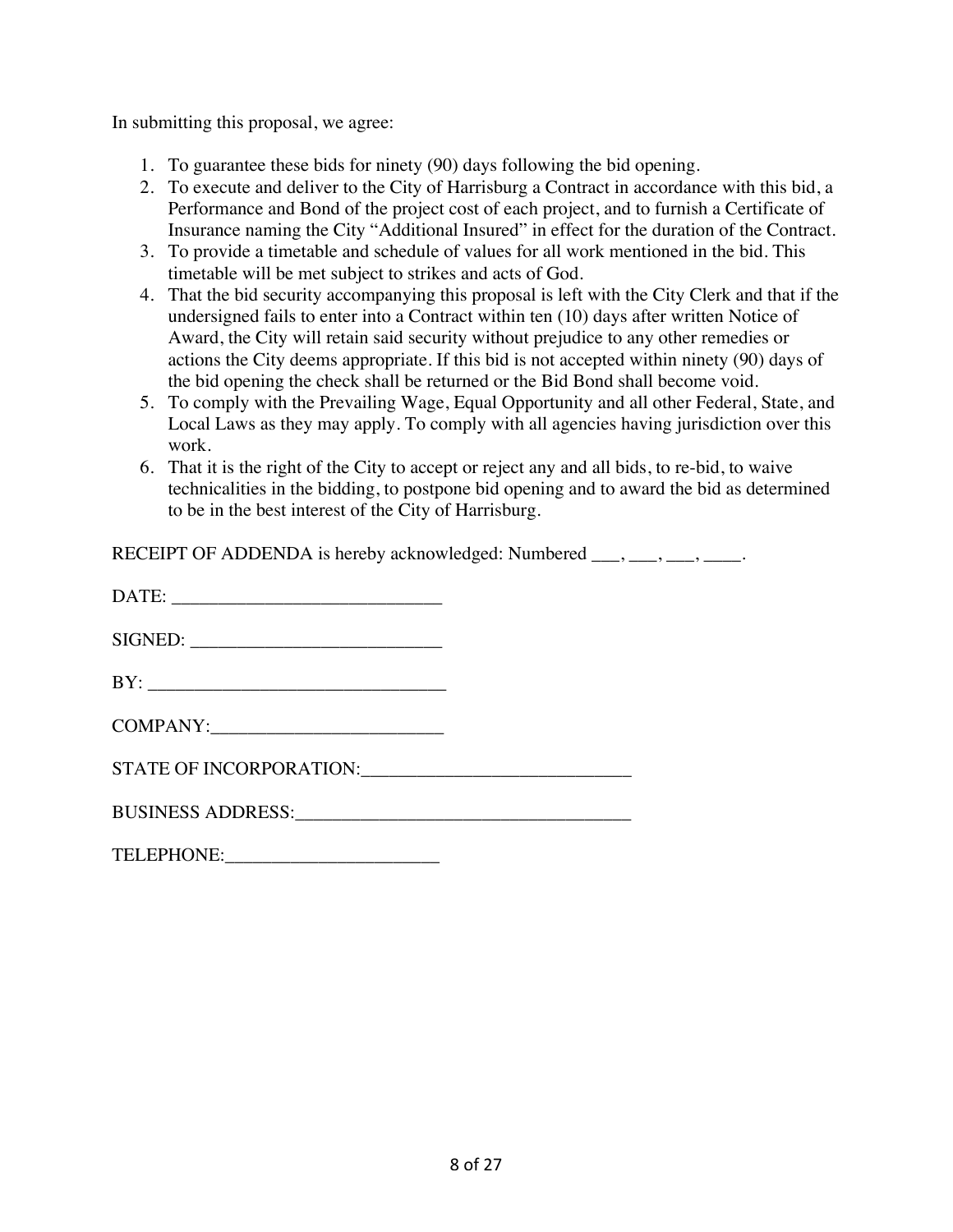## **VENDOR'S SWORN STATEMENT PURSUANT TO ILL. REV. STATS. CH. 65**

#### TO: CITY OF HARRISBURG 110 E. LOCUST ST., HARRIBSURG, IL 62946

With reference to bid/purchase order #\_\_\_\_\_\_\_\_\_\_\_\_\_\_\_\_\_ follows: Circle only one (1).

- 1. The undersigned is not delinquent in the payment of any tax administered by the Illinois Department of revenue; or,
- 2. The undersigned is delinquent in the payment of one or more taxes administered by the Illinois Department of Revenue, but is contesting its liability for the tax or the amount of tax in accordance with the procedures established by the appropriate revenue Act; or,
- 3. The undersigned is not considered delinquent in the payment of a tax because (i) it has entered into an agreement with the Illinois Department of Revenue for the payment of all such taxes due, and (ii) it is in compliance with the Agreement.

Dated: 2022

\_\_\_\_\_\_\_\_\_\_\_\_\_\_\_\_\_\_\_\_\_\_\_\_\_\_\_\_

SUBSCRIBED AND SWORN TO Before me this \_\_\_\_\_ day of \_\_\_\_\_\_\_\_\_\_\_, 2022

Notary Public

\_\_\_\_\_\_\_\_\_\_\_\_\_\_\_\_\_\_\_\_\_\_\_\_\_\_\_\_\_\_ Name

By:\_\_\_\_\_\_\_\_\_\_\_\_\_\_\_\_\_\_\_\_\_\_\_\_\_\_\_\_\_\_

Signature

## **EXECUTE AND RETURN WITH BID**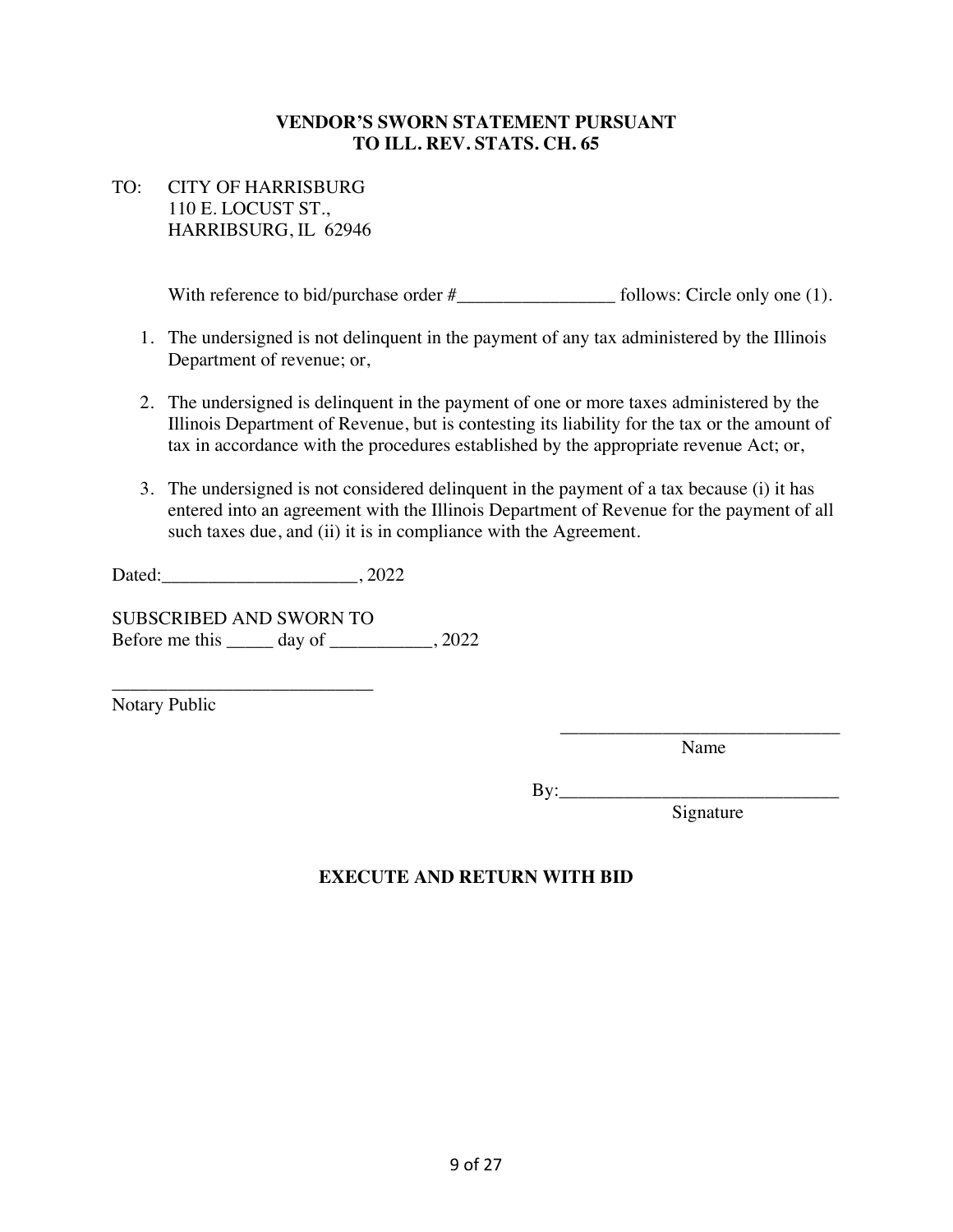#### **GENERAL CONDITIONS**

#### 1. CONTRACT DOCUMENTS:

- a. Contract Documents consist of the Contractor's proposal, submittals, Instructions to Bidders, General Conditions, Description of Work, Supplementary and other Conditions, Drawings and Specifications, all Addenda, all Amendments, Change Orders, and written interpretations of the Contract Documents. These shall form the Contract and what is required by any shall be as binding as if required by all.
- b. By executing the Contract, the Contractor represents that they have familiarized themselves with the site and all other conditions under which they work will be performed including all Contract Documents. **No additional time or compensation shall be allowed for items not anticipated.**
- c. All Contract documentation included in this Bid are critical for consideration. **Failure to include all appropriate documentation including Vendor's Sworn Statement will result in the disqualification of the bid as non-responsive.**
- d. The term "work" as used in the Contract includes all labor, materials, and equipment necessary to produce the construction required by the Contract.

#### 2. INSPECTION / ADMINISTRATION:

- a. The City of Harrisburg, Department of Street and Public Improvements will provide general administration of the Contract. The City, Department and designated representatives shall at all times have access to the work wherever it is in the preparation or progress.
- b. Based on the Contractor's application for payment, the City will determine the amount owing to the Contractor and will issue certifications for payment in accordance with Section 8 – Payments.
- c. The Department will be in the first instance the interpreter of the requirement of the Contract. The City, Department and/or its designated representatives has the authority to reject work which does not conform to the Contract, and to stop the work or any portion thereof, if necessary, to ensure its proper execution.

## 3. CONTRACTOR:

- a. Unless otherwise specifically noted, the Contractor shall provide and pay for all labor, materials, tools, construction equipment and other machinery, water, heat, utilities and other facilities and services necessary for the proper execution and completion of the work in accordance with all laws and codes.
- b. The Contractor warrants to the owner that all materials and equipment incorporated in the work will be new, of high quality, free from faults and defects and in conformance with the Contract. All work not conforming to these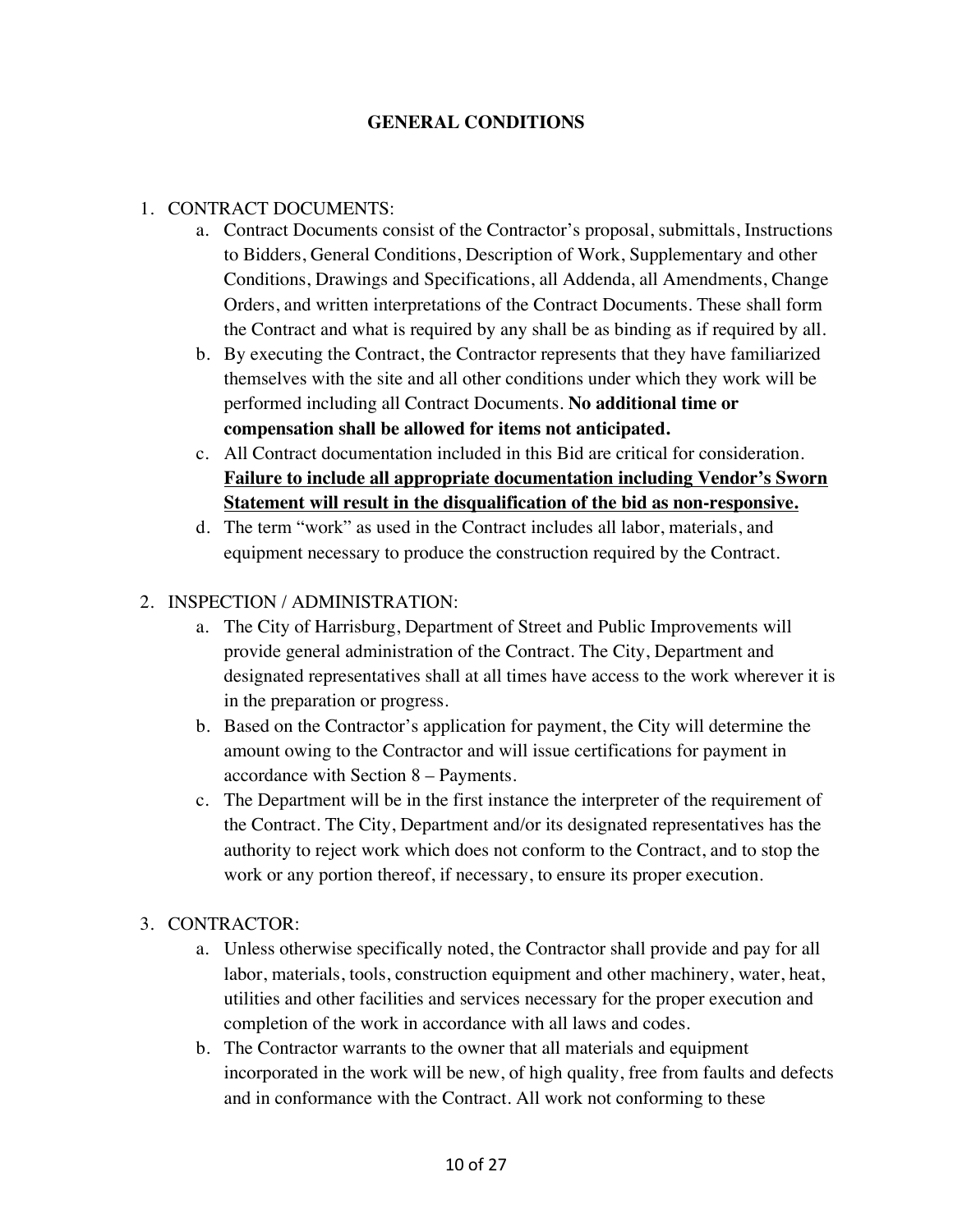standards may be considered defective and may not be accepted. This does not include existing items/equipment. All existing items/equipment to be reused shall be tested and/or repaired to optimum performance levels.

- c. The City is exempt from all taxes. Contractor shall secure all permits and licenses necessary for the execution of the work.
- d. Contractor shall give all notices and comply with all codes, laws, ordinance, rules, regulations and orders of any agency or authority bearing on the performance of the work and shall notify the City if documents are at variance therewith.
- e. Contractor shall be responsible for acts and omissions of all employees and agents and all sub-contractors, their agents and employees and all other persons performing any work for the Contractor.
- f. Contractor shall submit all samples and drawings as directed for approval by the City for conformance with all approve samples and drawings.
- g. Contractor shall indemnify and hold harmless the City, its agents and employees from and against all claims, damages, losses, and expenses including attorney's fees arising out of or resulting from the performance of the work, provided that any such claim, damages, loss or expense is (a) attributed to bodily injury, sickness, disease or death or to injury or destruction of tangible property (other than the work itself) including the loss of use resulting therefrom, and (b) is caused in whole or in part by any negligent act or omission by the Contractor, any sub-contractor- anyone directly or indirectly employed by any of them or anyone for whose acts any of them may be liable, regardless of whether or not it caused in part by a party indemnified hereunder, in any and all claims against the City or any of their agents or employees by an employee of the Contractor, any subcontractor, anyone directly or indirectly employed by any of them or anyone for whose acts any of them may be liable.

The indemnification obligation under this paragraph  $3(g)$  shall not be limited in any way by any limitations on the amount or type of damages, compensation or benefits payable by and for the Contractor or any sub-contractor under Worker's Compensation Acts, Disability Benefit Acts or other Employee Benefit Acts.

- h. Contractor shall provide the City of Harrisburg with a certificate of insurance showing that the Contractor has policies in effect for the entire duration of the Contract with coverage limits of not less than \$3,000,000.00 Bodily Injury and and \$1,000,000.00 Property Damage or \$3,000,000.00 Comprehensive General Liability as well as Automobile and Worker's Compensation coverage. The policies shall name the City of Harrisburg as "Additional Insured" for this Contract.
- i. Contractor shall be responsible for all items and materials on the job site and shall provide coverage and protection until final acceptance by the City.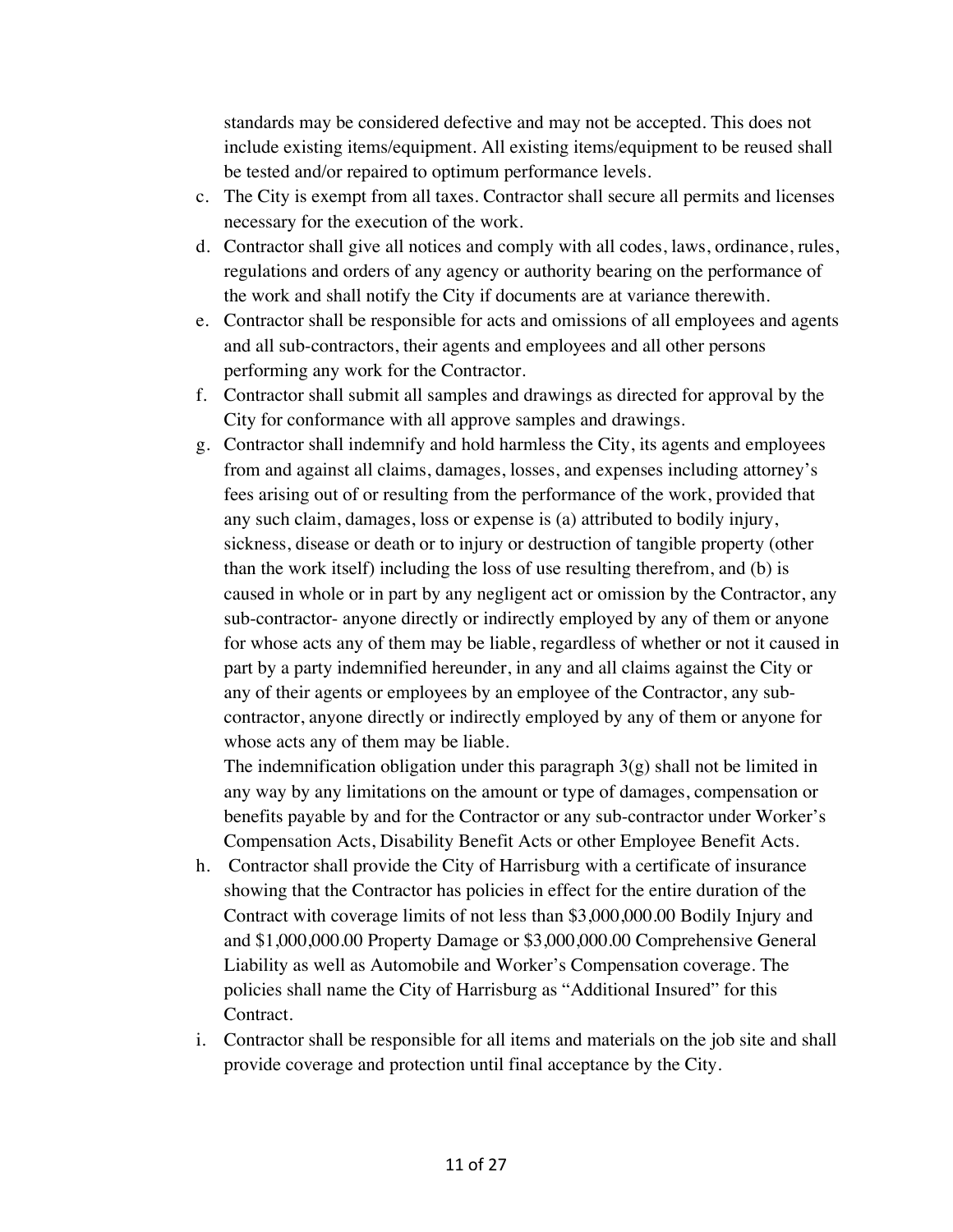#### 4. SUB-CONTRACTORS:

- a. A subcontractor is any person or firm who has a direct Contract with the Contractor to perform any of the work at the site.
- b. Contractor shall submit a list to the City of sub-contractors proposed for the principle portions of the work. Contractor shall not employ any sub-contractor to whom the City objects. Contracts between the Contractor and all sub-contractors shall be in accordance with the terms and conditions of this Contract. Contractor shall submit sub-contractors for approval prior to the start of work.
- 5. ROYALTIES & PATENTS:
	- a. Contractor shall pay all royalties and license fees. Contractor shall defend all lawsuits or claims for infringement of any patent rights and shall save the City harmless from loss on account thereof.

## 6. ARBITRATION:

- a. All claims or disputes arising out of this Contract or breach thereof shall be decided by arbitration in accordance with the Construction Industry Arbitration Rules of the American Arbitration Association unless the parties mutually agree otherwise. Notice of the demand for arbitration shall be filed in writing with the other party and the American Arbitration Association and shall be made within a reasonable time after the dispute has arisen.
- 7. TIME:
	- a. All time limits stated in the Contract are of the essence of the Contract.
	- b. If the Contractor is delayed at any time in the progress of the work by changes ordered in the work, labor disputes, fire, transportation, or unavoidable causes beyond the Contractor's control, or by any cause by which the City may determine justified the delay, then the Contract time may be extended by Change Order for such reasonable time the City of Harrisburg may determine.
	- c. It is the intent of the City to have all demolition work in this bid completed no later than September 1, 2022. Initiation and completion times are indicated under DESCRIPTION OF WORK.
	- d. In the event that the Contractor shall not complete the work by the Completion Date, the Contractor shall pay the City \$1,000.00 per day until completion.

## 8. PAYMENTS:

a. Payments shall be made within thirty (30) days of filing. Ten percent (10%) of all pay requests will be retained until the project is complete and Final Payment is made.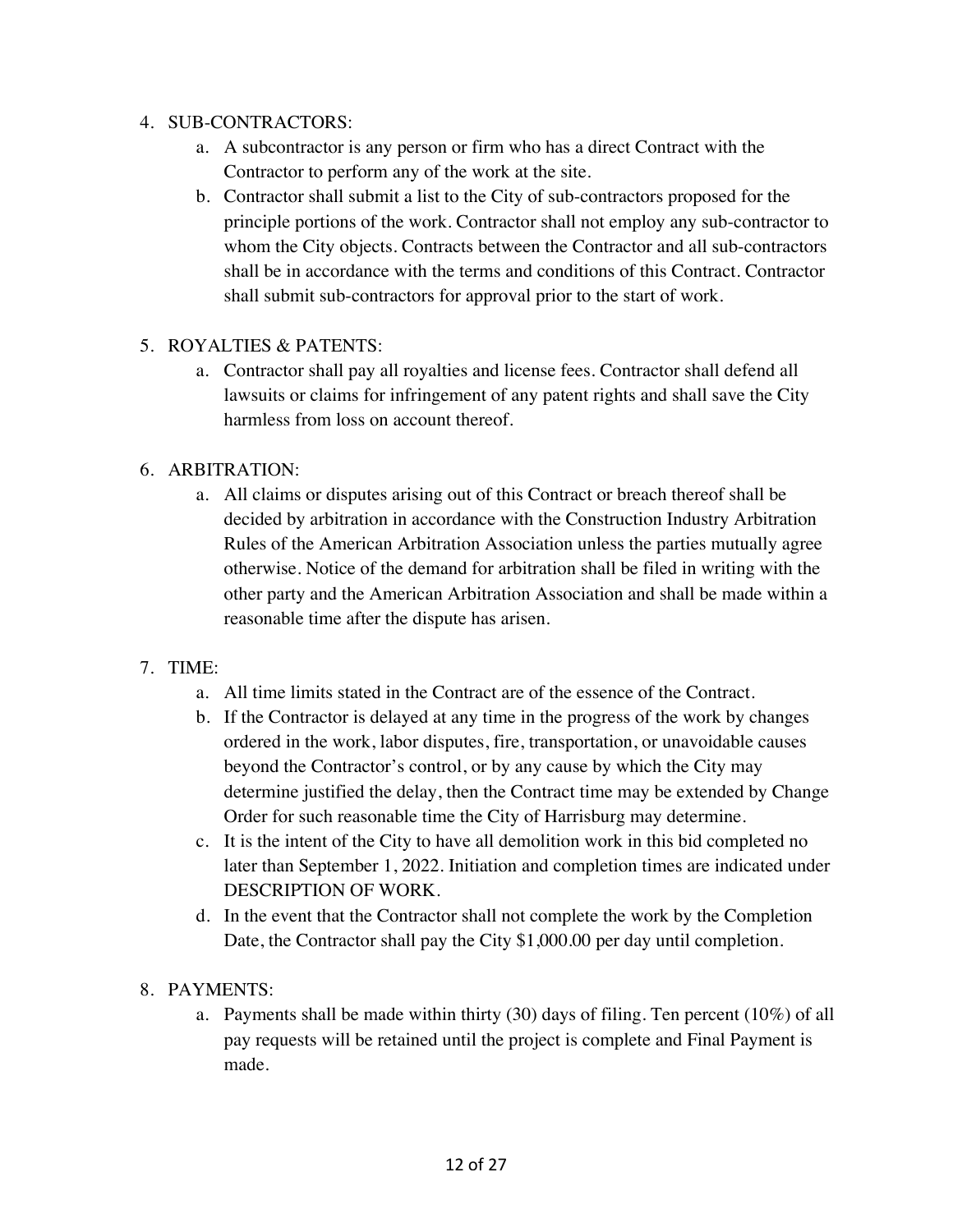- b. Payments may be held on account of  $(1)$  defective work not remedied;  $(2)$  claims filed; (3) failure of the Contractor to make payments properly to sub-contractors, or for labor, materials, or equipment; (4) damage to another contractor, (5) unsatisfactory prosecution of the work by the Contractor.
- c. Final Payment shall not be due until the Contractor has delivered to the City a Contractor's Affidavit and complete release of all liens arising out of this Contract or receipts in full covering all labor, materials and equipment for which a lien could be filed, or a bond satisfactory to the City indemnifying it from any lien.
- d. Making of a Final Payment constitutes a waiver of all claims by the City except those arising from (1) unsettled liens, (2) faulty or defective work appearing before/after substantial completion, (3) failure of the work to comply with the requirements of the Contract, or (4) terms of any guaranties/warranties required by the Contract. The acceptance of Final Payment shall constitute a a waiver of all claims by the contractor except those previously made in writing and still unsettled.

## 9. PROTECTION OF PERSONS & PROPERTY:

a. Contractor shall be responsible for initiating, maintaining and supervising all safety precautions and programs in connection with the work. Contractor shall take all reasonable precautions for the safety of, and shall provide all reasonable protection to prevent property damage, injury or loss to (1) all employees of the work and other persons that may be affected thereby; (2) all the work, materials and equipment to be incorporated therein and (3) other property at the site or adjacent thereto. Contractor shall comply with all applicable laws, ordinances, rules, regulations and orders of any agency or public authority having jurisdiction for the safety of persons or property or to protect them from damage, injury or loss. All damage or loss to any property caused in whole or in part by the Contractor, any sub-contractor or anyone directly or indirectly employed by any of them or anyone for whose acts any of them may be liable, shall be remedied by the Contractor, except for loss or damage not attributable to the fault or negligence of the Contractor.

## 10. TERMINATION:

a. If the Contractor defaults or neglects to carry out the work in accordance with the Contract or fails to perform any provision of the Contract, the City may, after seven (7) days written notice to the Contractor and without prejudice to any other remedy City may have, make good such deficiencies and deduct the cost thereof from the payment then or thereafter due to the Contractor, or, at its option, may terminate the Contract and take possession of the site and of all materials, equipment, tools and construction equipment and machinery thereon owned by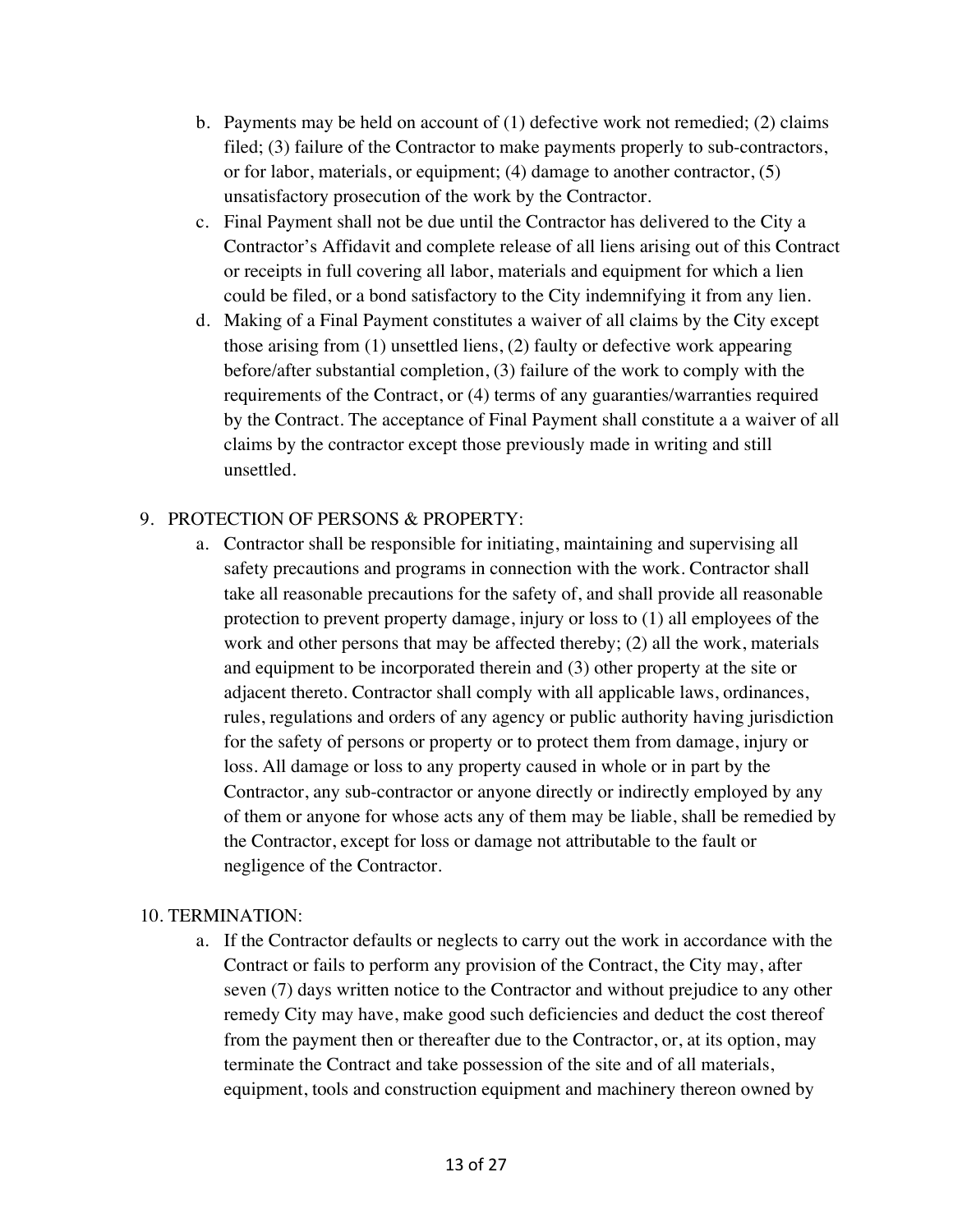the Contractor and may finish the work by whatever method City of Harrisburg may deem expedient. If the unpaid balance of the Contract sum is insufficient to cover the expense of finishing the work, the Contractor shall pay the difference to the City of Harrisburg.

## 11. EQUAL EMPLOYMENT OPPORTUNITY:

- a. Contractor shall remain in full compliance with the Equal Employment Opportunity Clause, Illinois Fair Employment Practices Act and the Fair Employment Commission's Rules and Regulations. Non-compliance with any of the above stated provisions may result in the Contractor being declared nonresponsible and the Contract may be voided in whole or in part, and such sanctions or penalties may be imposed, or remedies invoked as provided by statue or regulation.
- b. Contractor shall comply with the Human Relations Act in the performance of this work. Contractor shall demonstrate compliance by completing, signing and submitting the attached Employer Report Form CC-1 and related documents. Failure to do so may result in the rejection of the bid.

## 12. PREVAILING WAGE:

a. Pursuant to the provisions of the Illinois Prevailing Wage Act and any later amendments thereto, all Contractors and sub-contractors shall pay all employees on this project at the appropriate rate as specified on the attached Prevailing Wage Chart. City and/or any designated representatives shall have access to the job site and payroll records to determine compliance. Certified Payrolls required with all pay requests.

## 13. DELINQUENT TAXES:

a. The City of Harrisburg may not enter into a Contract for goods and/or services with individuals or entities that are delinquent in the payment of any tax administered by the Illinois Department of Revenue. Before awarding a Contract, the City must obtain, under oath from the individuals or entities that no such taxes are delinquent. **All parties which are to be involved in the Contract must complete the attached Vendor's Sworn Statement concerning delinquent taxes and submit with the proposal. FAILURE TO RETURN WITH BID WILL RESULT IN REJECTION OF THE BID.** 

## 14. AFFIRMATIVE ACTION:

a. Contractor shall not discriminate against any employee or applicant for employment because of race, creed, color, religion, sex, ancestry, and national origin, place of birth, marital status or age. Contractor shall take affirmative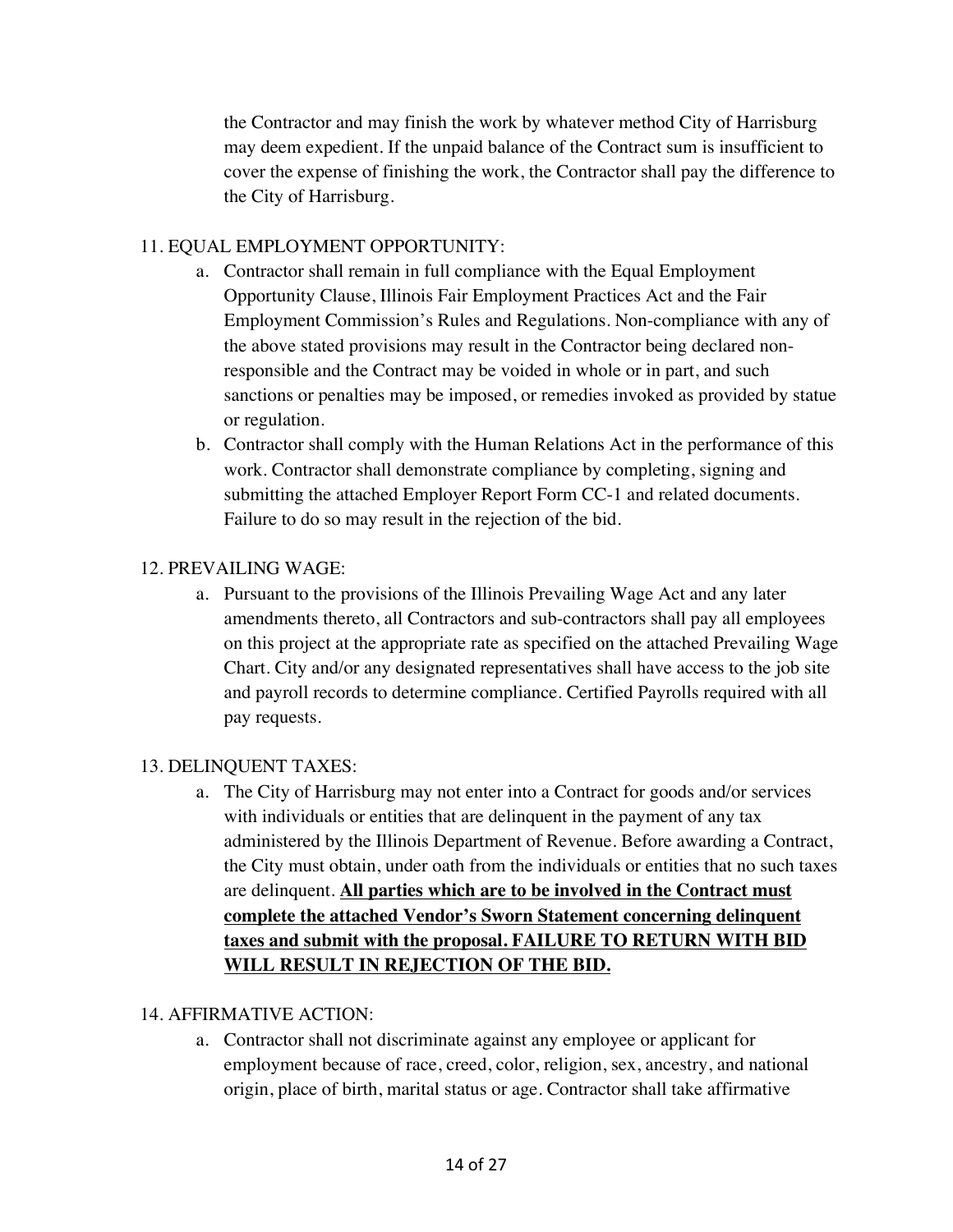action to comply with all of the provisions of the Municipal Code of the City of Harrisburg and the laws of the State of Illinois of the United States.

## 15. SEXUAL HARASSMENT:

a. Pursuant to the Human Relations Law, you are required to have sexual harassment policy as part of your company's policies. If your policy complies with the elements contained in the sexual harassment guidelines, please submit a copy along with your Employer Report Form. If you need to establish a policy, the Ordinance provides that you have sixty (60) days from the date you submit a bid to establish such a policy.

## 16. DRUG FREE WORKPLACE:

a. Contractor will maintain a drug free workplace.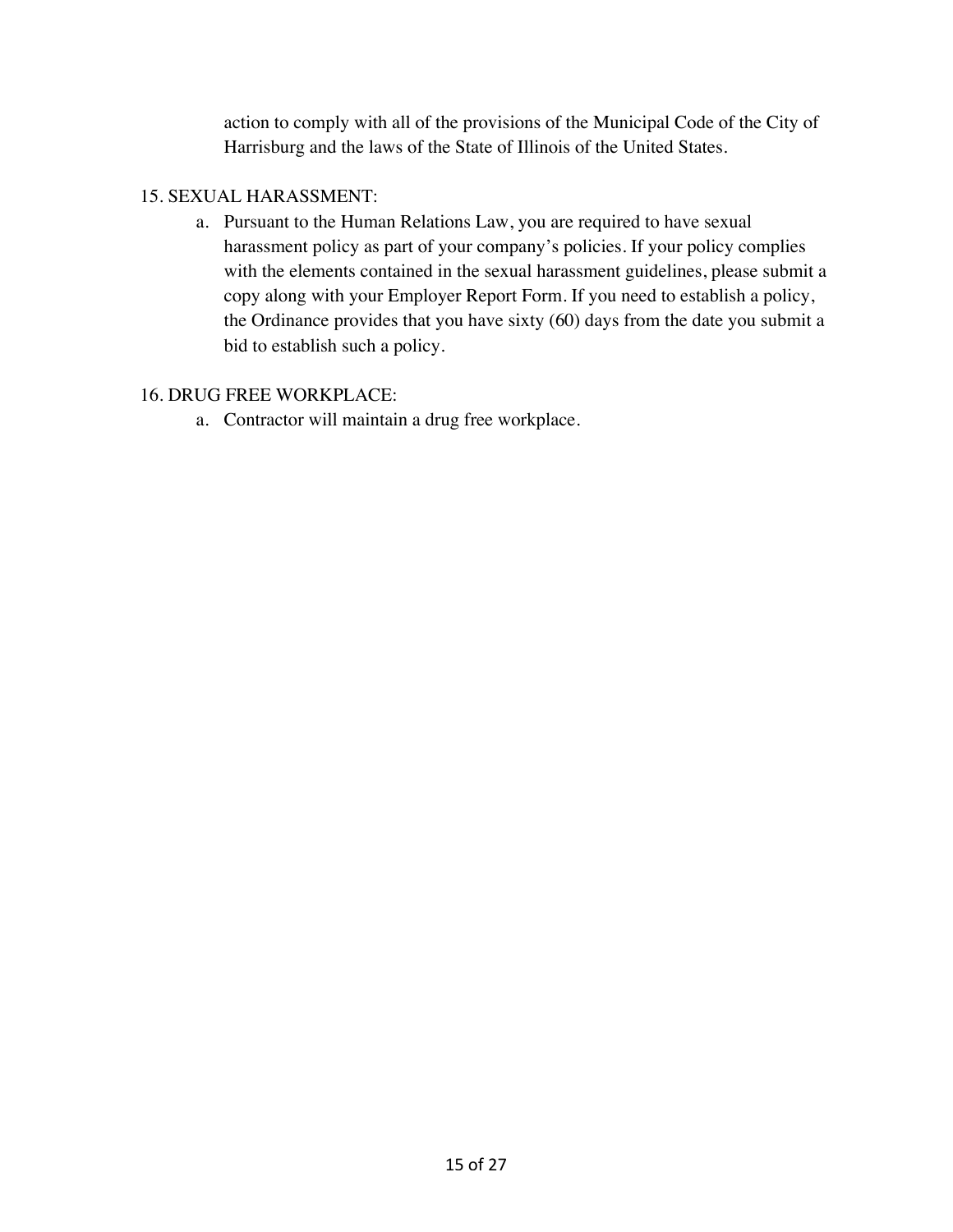#### **SUPPLEMENTAL CONDITIONS**

#### 1. SCHEDULES:

a. Contractor shall submit a clear schedule of times for initiation and completion for each segment of the project and shall notify the City in writing if deviations occur. Contractor shall submit a schedule of values identifying costs for each segment of the project.

## 2. PROTECTION/REPAIRS/REPLACEMENT:

a. Contractor shall not damage any building, grounds, payment or other surfaces or utilities during the demolition. All damages shall be repaired in a manner acceptable to the City at no cost to the City. Any and all removal of structures/equipment, relocation of existing equipment or utilities, installation or devices or other temporary measures to aid in the construction shall be repaired and/or replaced by the Contractor in a manner acceptable to the City at no additional cost to the City.

## 3. SITE COMPLETION:

a. Upon Final Completion, Contractor shall be responsible for returning the site to the City of Harrisburg in a condition acceptable to the City. This includes but is not limited to; removal of all trash and construction debris, resetting any objects moved to aid in construction and repair/replacement of any and all damages to utilities, streets, public property, and private property.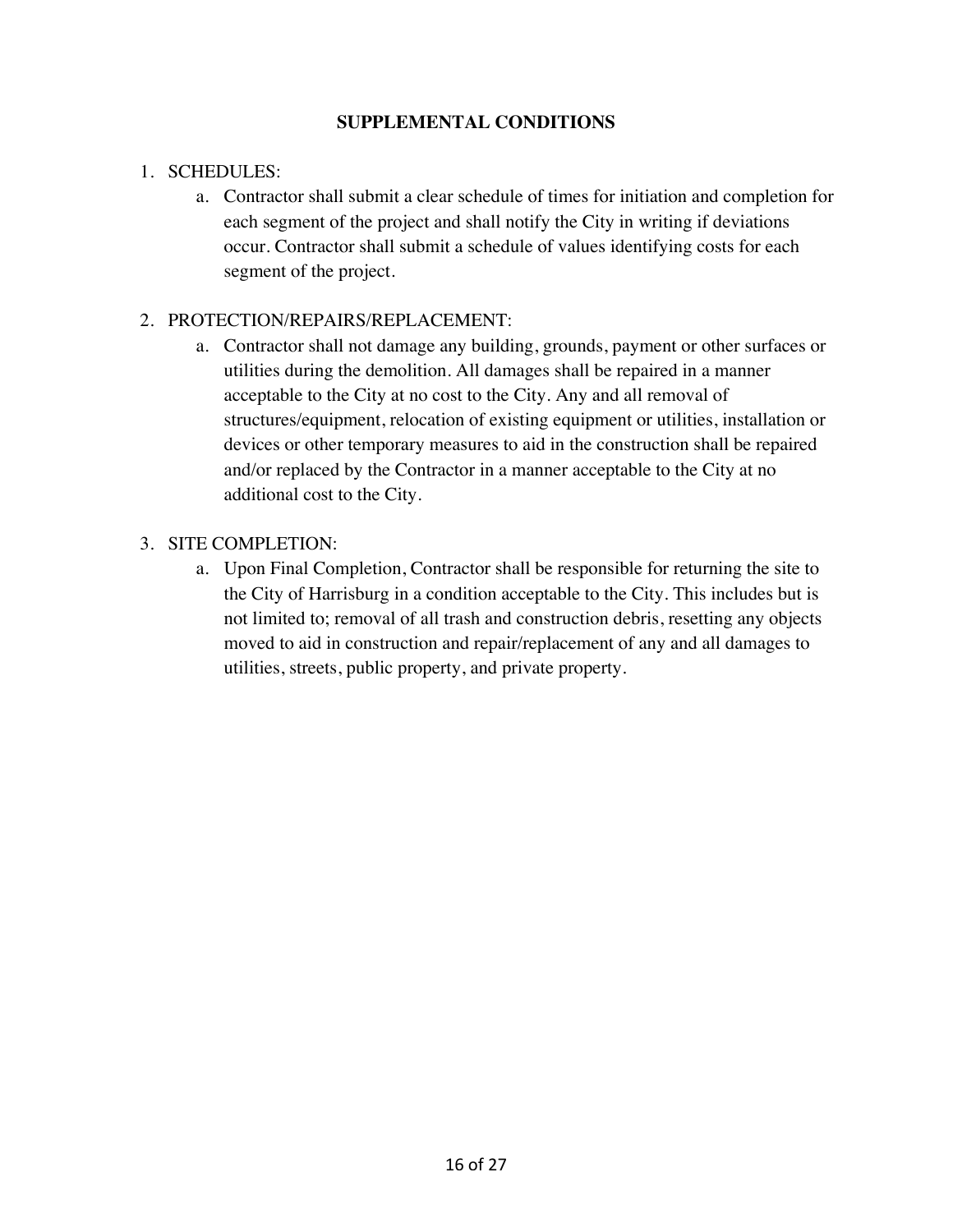#### **DESCRIPTION OF WORK**

In general, the scope of work requires that the Contractor demolish and remove (except as allowed herein) all man made materials from the work site lying south of East Poplar Street, East of Main Street, North of the City Parking Lot, and West of 7 East Poplar Street building at 1 East Poplar Street, Harrisburg, IL, generally described as Saline County parcel number 06-2-397-08 and grading and seeding of the property all in accordance with the specifications contained herein.

This work shall consist of the demolition and clearing of the structures described in these documents. In general, demolition and clearing work primarily will consist of disconnection of all utilities, sealing of all water and sewer connections, demolition and disassembly of the project structures, removing concrete slabs and footings, clearing of debris and the filling of all basements with granular fill, placement of topsoil, seeding and turf management as specified.

- 1. The Contractor shall execute the work in such a manner so as to avoid unnecessary interference with the use of streets and always by the general public. They shall furnish, install and maintain and operate all means of protection of life and property (of both its employees and the general public) by the use of barricades, signal devices, lights and other equipment as required by IDOT, OSHA, and the Illinois Department of Labor. Hard Hats, safety glasses and high visibility clothing are required to be worn at all times.
- 2. The Contractor will be responsible for constructing and maintain site security fencing upon the Contractor's initial arrival for work. The site shall be completely secured each day at the end of shift.
- 3. All construction, demolition and other land disturbing activities must use perimeter silt fence, soil stabilization, stabilized construction entrances and/or other means, as necessary to adequately protect the site from erosion and sediments loss. Permit & SWPPP to be obtained and provided by City. Details and specifications for erosion control methods may be found in the Illinois Urban Manual.
- 4. Any work that in any way encumbers public property shall not be commenced until the Contractor has secured authorization from the City Street and Public Improvements Department to close/barricade the streets or sidewalks. Contractor shall also be responsible for all permitting, traffic control and coordination with the City for any and all work that impacts City right of way.
- 5. Before starting demolition or removal operations, the Contractor shall arrange and confirm the disconnection of all utility service connections such as water, gas, telephone, and electric services to the buildings to be demolished or removed in accordance with the regulations of the utility concerned. City will assist in notification to utilities of intent to demolish. It is the Contractor's responsibility to adequately protect any power or utility lines by the use of protective structures or by demolition procedures that preclude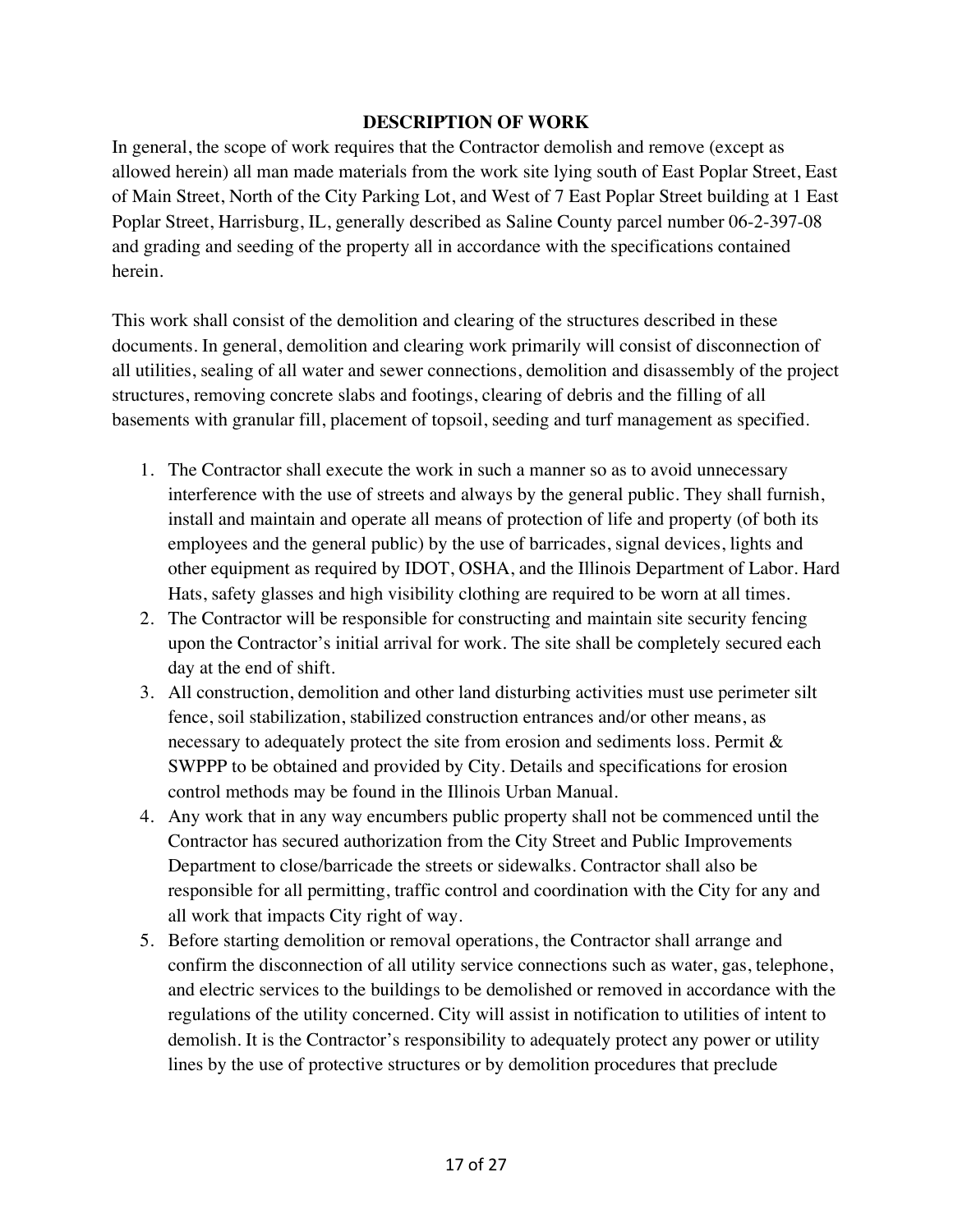damage to these lines. All liability resulting from disruption and reconnection of any utility line is the responsibility of the Contractor.

- 6. Sanitary sewers and storm sewers, if any, shall be disconnected and permanently sealed off at or near the property line. The Contractor shall accurately establish and stake the location and depth of these sewers. This information shall be transmitted to the City Water and Sewer and City Street and Public Improvement for record. The Contractor shall notify the Plumbing Inspector, or designee, for inspection before a sewer is covered up and shall return the sewer and sanitary notice signed by the Inspector. The City will assist in the location of the sewer main and building lateral location. This method will be used in confirmation they are sealed properly prior to demolition.
- 7. The building shall be demolished and removed with minimal disturbance to the general public. If dust generated by the demolition is excessive or a nuisance, the Contractor shall apply a sufficient volume of water on the building in order to remove this annoyance and hazard. The Chief of Dangerous Buildings or the City representative shall have the right to direct the Contractor to spray the building when they feel it is necessary for the public good. A two (2) inch minimum hose shall be provided for the building, of such length as required to attach to the nearest hydrant shall be continuously staffed for this purpose. Contractor is responsible for coordination of acquiring sufficient water supply. The water system is owned by the City and it is the responsibility of the contractor to comply with City regulations.
- 8. After the Contractor is notified to proceed, all material and equipment resulting from the demolition, shall be the property of the Contractor and shall be removed from the premises within fifteen (15) days after the building has been demolished and all grading and seeding is done. No materials or equipment shall interfere with or block vehicular pedestrian traffic.
- 9. The building(s) (including concrete slabs on grade or otherwise, walls footings, columns, piers and foundation walls) shall be completely removed. Basement floor areas, if any, shall be excavated to granular material and all interior walls and footings shall be completely removed.
- 10. All concrete, asphalt or other hard surfaces, including sidewalks (excluding bordering sidewalks alongside the property), driveways, steps, and parking lots, if any, shall be removed.
- 11. All excavated areas shall be backfilled after approval by the City. No materials resulting from the demolition hall be used as backfill unless granular. Backfill materials shall be deposited in layers not to exceed eight (8) inches in thickness, spread by bulldozers and loaders or approved alternate method and mechanically compacted with the use of a sheep's foot to a compaction acceptable to the City.
	- a. The contractor is required to remove from or provide soils at 1 E. Poplar St. to a site elevation no less than one (1) foot and no greater than three (3) feet above existing street level grade of the closest of the street on East Poplar Street, Main Street, City Parking Lot, or foundation of 7 East Poplar Street building, while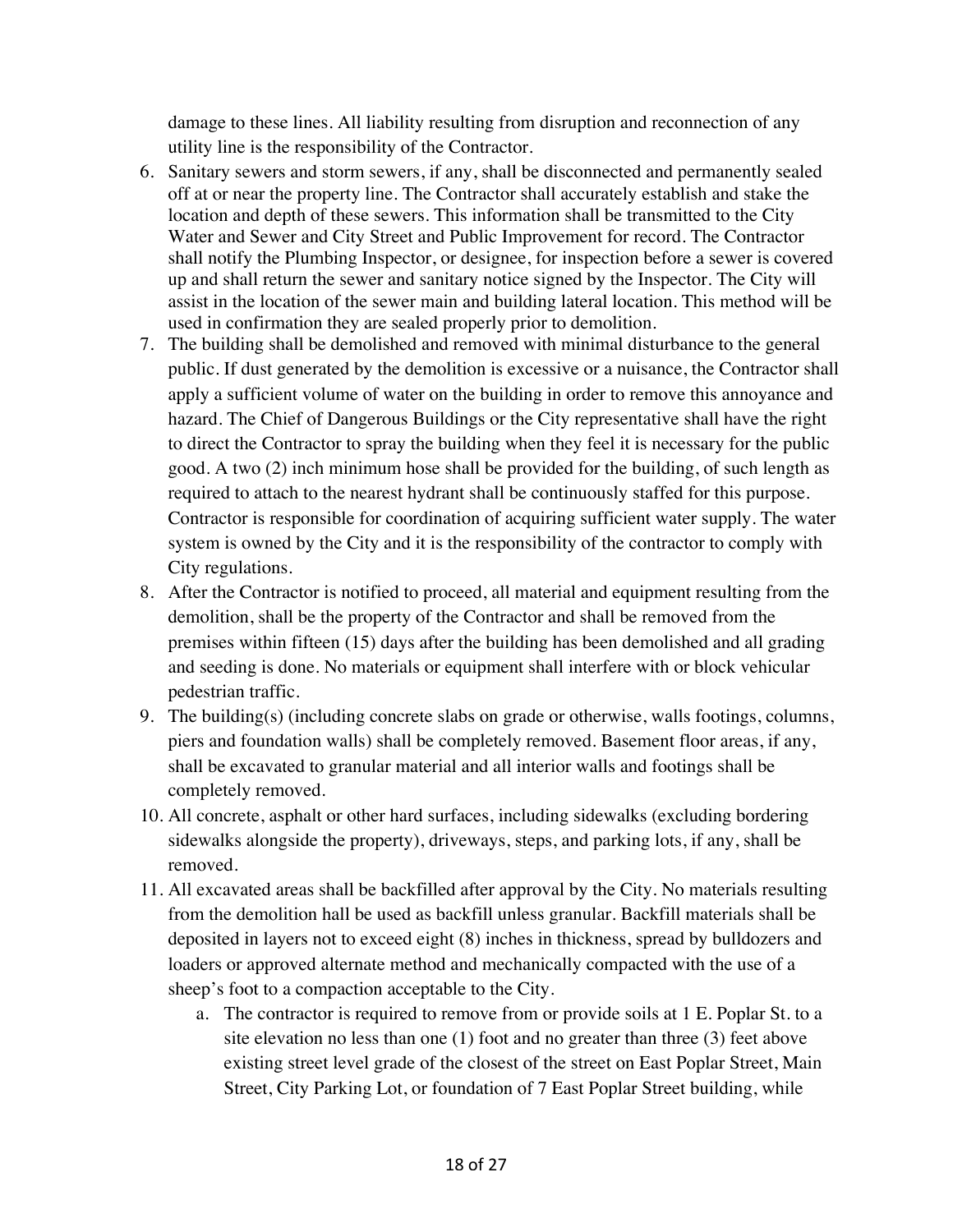maintaining positive drainage and place the material where needed at the site. These are approximate elevations and should be verified in the field prior to final grading. There will be no additional compensation for granular backfill.

- b. Top soils shall be removed and stockpiled for final restoration, and shall not be used as backfill with the exception of the top twelve inches (12").
- c. The final grading shall provide a minimum of six inches (6") of topsoil and a maximum of twelve inches (12") of topsoil.
- d. The fill materials and all soils shall be compacted to Ninety-Five Percent (95%) Standard Proctor Compaction and all fill materials and soils shall be placed in no more than eight-inch (8") lifts.
- e. The Contractor shall provide to the City the results of the compaction tests, which compaction tests shall be paid for by the Contractor.
- 12. If any sidewalk, street, alley, right-of-way, or other property damaged during this demolition project, the Contractor shall make any necessary repairs, as required by the City and the cost of the repairs shall be incidental to the Contract and **no additional compensation shall be allowed.**
- 13. With granular fill as specified, the Contractor shall backfill the site using Pit Run or equivalent materials for the fill. Once fill has been complete, a top layer of approved topsoil at least 1foot deep is required. The site shall be seeded using 38% Perennial Rye, 31% Kentucky Blue and 31% creeping red Fescue grass mixture that is 19% pure and 85% germination applied in quantities of 100 pounds per acre with straw coverage. The Contractor shall establish grass cover for all areas for two years following final grading.
- 14. The Contractor shall backfill the area of the building and excavations to correspond with existing contours and have positive drainage. The final grading shall be no less than one (1) foot and no greater than three (3) feet above existing street level grade. The Contractor shall be responsible for correcting any grading which causes ponding of water, within one hundred eighty (180) days of project completion. No water shall be directed to adjoining properties.
- 15. The Contractor shall comply with 40 CFR Part 61, Subpart M, 61.145 and all other Federal, State, and Local laws, statutes and ordinances for dumping and shall dispose of all materials in accordance with sane. All materials are required to be placed in Landfill in association with this demolition project. Contractor shall pay all dumping fees. Contractor shall provide the City 24 hours' notice prior to hauling any materials. Contractor must demonstrate compliance with this request provision by submitting dumping receipts from such landfill with pay request. City may refuse project payment for non-compliance. Contractor shall include the full costs of dump fees in Bid/Proposal. All brush and vegetation without foreign materials shall be delivered to the tree limb disposal site. No tipping fees will be charged. All materials must be prepared in a manner acceptable to the Site Operations. Generally, that required no items longer than six (6)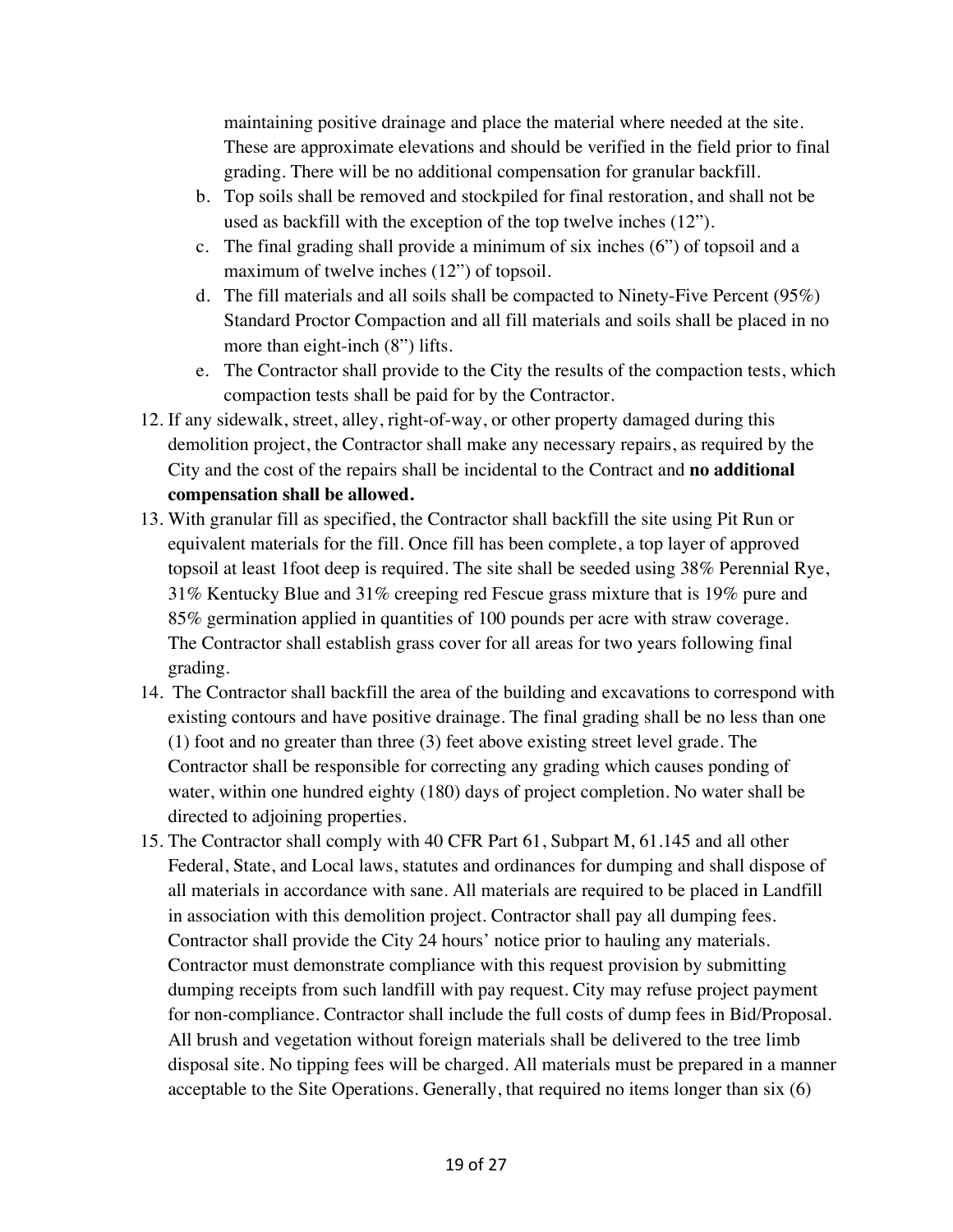feet. Contact the Superintendent of Streets and Public for questions and requirements. Materials can not contain ANY other type of debris or dirt.

- 16. The City reserves the right to accept or reject any and all bids and to waive any technicalities.
- 17. Demolition of the above structure shall be completed within the time indicated above. "Notice to Proceed" is anticipated to be issued on May 19, 2022. Any reason for delay for the demolition after "Notice to Proceed" must be reported to and approved by the City.
- 18. A Purchase Order issued to the Contractor shall serve as the official "Notice to Proceed". Notice of Award by Resolution.
- 19. Any Contractor who initiated but has not completed the demolition project as acceptable by the City within the required time frame, shall be assessed a penalty equal to \$1,000 for each working day the project remains incomplete. Extension(s) may only be granted by City under appropriate circumstances at the sole discretion of the City.
- 20. Contractor shall exercise all caution and provide all necessary equipment and protective action required to protect all buildings and property adjoining and/or abutting the project site. Any and all damages shall be the responsibility of the Contractor, no additional compensation shall be allowed. The Contractor shall hold harmless and indemnify the City for any costs or causes of action associated with, or as a result of this demolition project.
- 21. Contractor shall be responsible for visiting the job site and inspecting the areas and conditions under which the work will be performed. No additional compensation shall be allowed for conditions that could have been anticipated. To view the site, please contact the Superintendent of Streets and Public Improvements at 618-253-4302.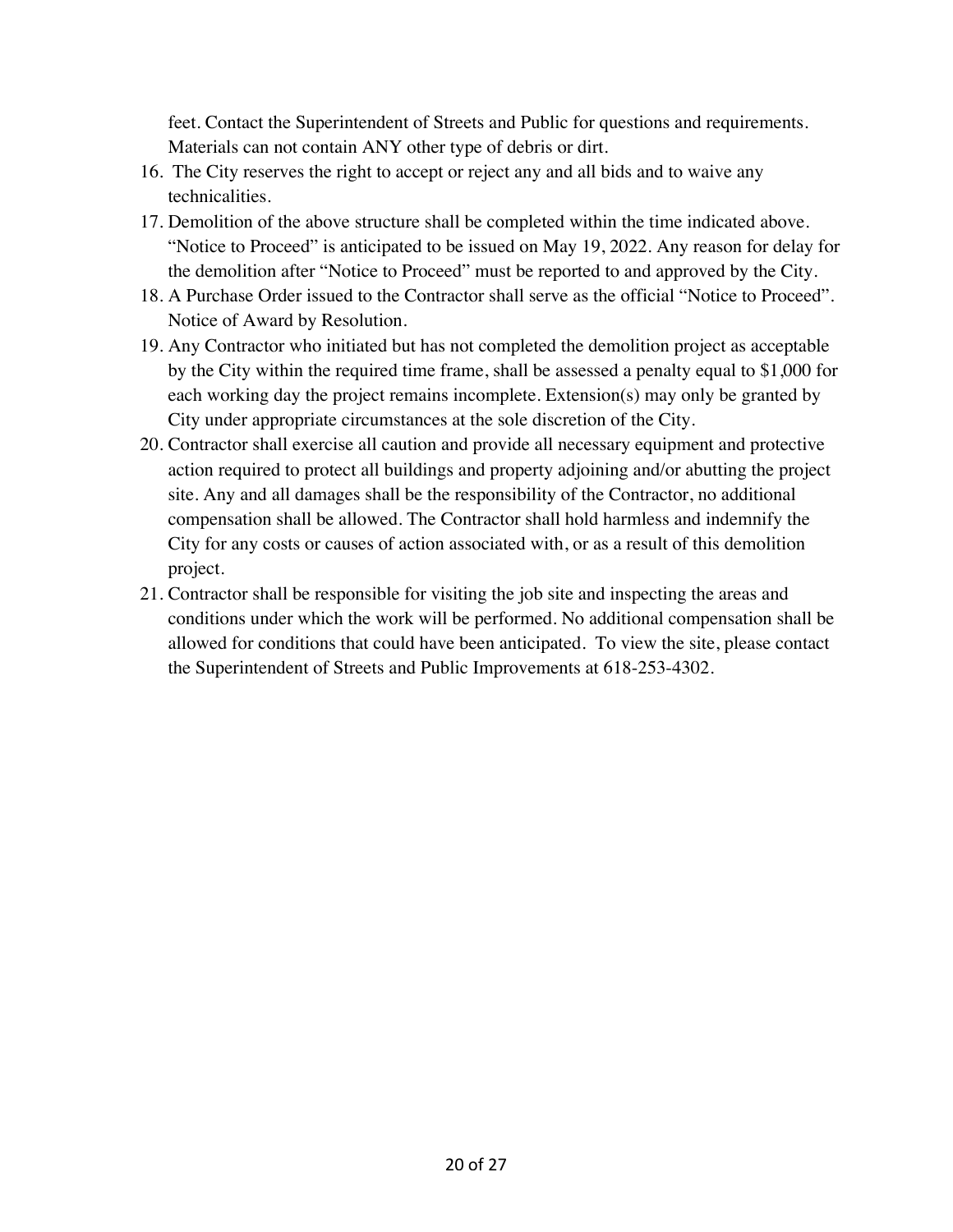#### **SPECIAL CONDITIONS**

#### 1 E. Poplar St:

#### INSERT PHOTO HERE\*\*\*\*\*

- 1. All work shall be performed in accordance with N.E.S.H.A.P. requirements. An asbestos inspection has been performed on this structure. All **known** friable ASBESTOS has been removed from the building by qualified Contractors. Asbestos containing materials may exist in the structure. Any and all asbestos demolition, loading and trucking of materials shall be in accordance with requirements of NESHAP, IEPA, and all Laws, Statutes and agencies having jurisdiction over such matters. CONTRACTOR must provide a certified "Competent Person" to be on the jobsite for the duration of the demolition and loading activities. Work shall be in accordance with all laws, statues, or agencies having jurisdiction over such matters. Documents relating to the ASBESTOS inspection or related abatement activities are available for review by contacting the City Clerk at 110 E. Locust St., Harrisburg, IL, between the office hours of 7:00 AM – 3:00 PM each weekday excluding holidays.
- 2. Contractor shall protect all adjacent properties and shall coordinate restricted access and uses with the impacted properties and their designated representatives. Contractor shall provide any and all temporary measures to accommodate the needs of the adjacent properties.
- 3. Contractor shall provide all necessary traffic control for the project. A minimum of one lane shall remain open throughout the duration of the project. The City will require the contractor to provide sufficient traffic control as approved by the Superintendent of Streets and Public Improvements for closure for alleys, parking lots, Main St. and Poplar St. during the initial demolition of 1 E. Poplar St. for no longer than two (2) days. Work shall be coordinated to minimize impact to alley's, parking lot, Poplar St., and Main Street.
- 4. Contractor shall make special consideration of water requirements and/or all other conditions/requirements necessary to perform the work in a proper and lawful manner. Landfill shall be notified not less than one week in advance of anticipated trucking/disposal of demolition debris.
- 5. If asbestos is encountered during demolition a Licensed Abatement contractor must be used to properly line and seal all load being transported from the site. Bidder shall state the name and certificate of insurance for all sub-contractors and/or others performing work on-site.

The Contractor, by signing the Contract, acknowledges that all portions of the Contract Documents are understood and accepted. Contractor also acknowledges that they are completely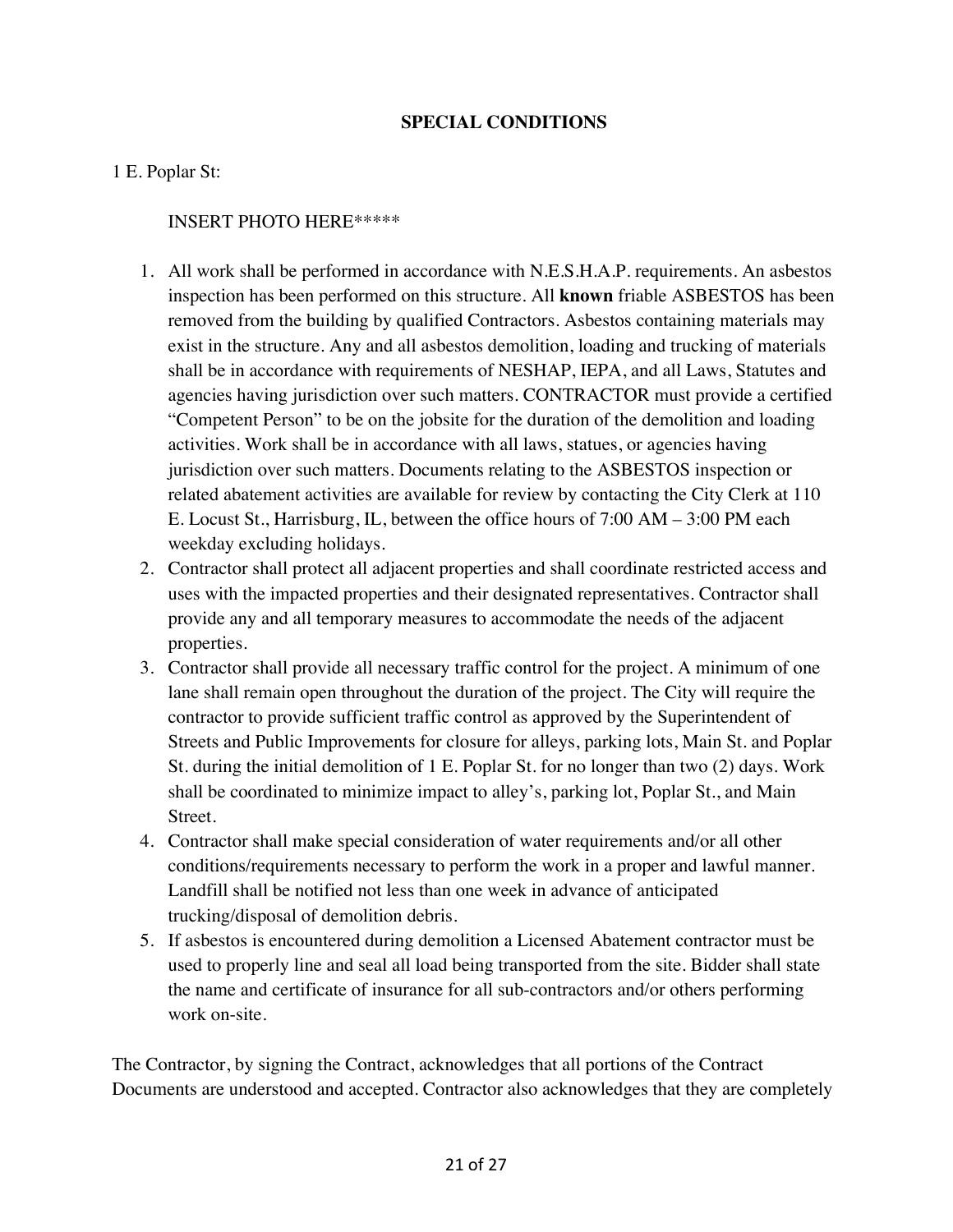familiar with all areas in which the work will be performed and that inspection of existing facilities interference, etc. has been made and taken into account in the Bid Proposal.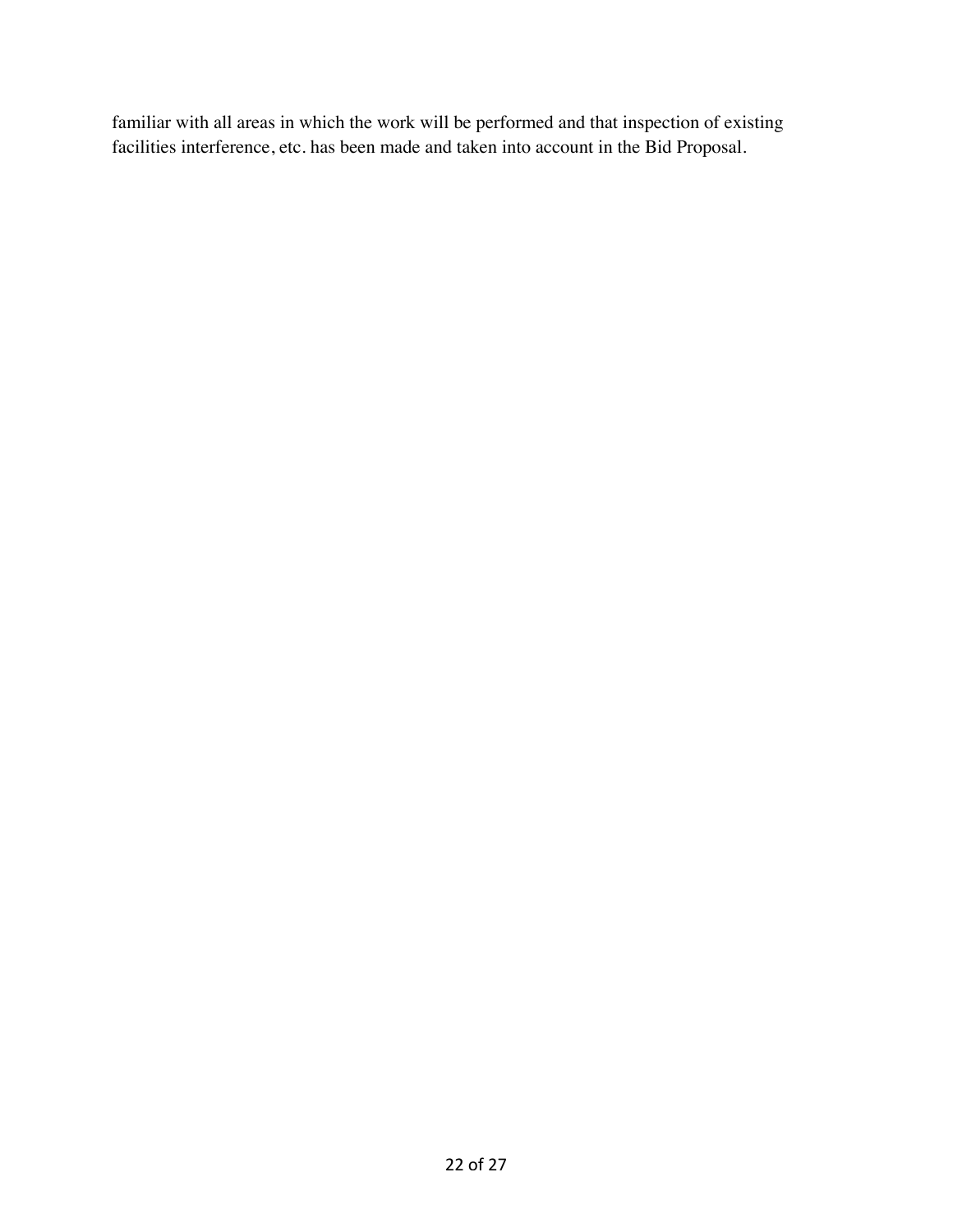## **CITY OF HARRISBURG SPECIAL PROVISIONS ALTERNATE I**

Hereafter Standard Specifications shall be interpreted to mean the Standard Specifications for Road and Bridge Construction Special Provisions. IDOT shall be interpreted to mean the Illinois Department of Transportation.

## INTENT OF PROJECT

This Demolition Project will take place at 1 E. Poplar St., Harrisburg, Illinois. Work includes the demolition of one large structure, utility terminations and site grading. Work is in preparation of potential redevelopment and blight removal.

## COMPLETETION DATE

All work on the site is intended to be completed on or before September 1, 2022. It is anticipated that the Notice of Award will be issued on May 19, 2022 and the Notice to Proceed upon execution of the Contract documents and receipt of properly issued Certificates of Insurance.

## PERMITS

The Contractor shall obtain all necessary and appropriate permits and provide all 10-Day Notices, if any, from the Egyptian Public Health Department, Illinois Environmental Protection Agency, and/or any agency with jurisdiction over the work. Permits shall be required and maintained on-site prior to commencing work. Other required permits shall be obtained in a timeframe acceptable by the governing agency.

## INSURANCE

City of Harrisburg shall be named as additional insured on all appropriate policies. Contractor shall provide a General Liability Policy with coverage limits not less than \$3 Million dollars per occurrence.

## EROSION CONTROL AND PROTECTION

Erosion control and protection shall be provided by the Contractor and in accordance with the Storm water Pollution and Prevention Plan (SWPPP) for the project. Temporary erosion control measures shall also be installed at the site by Contractor as directed by the Street and Public Improvements Superintendent.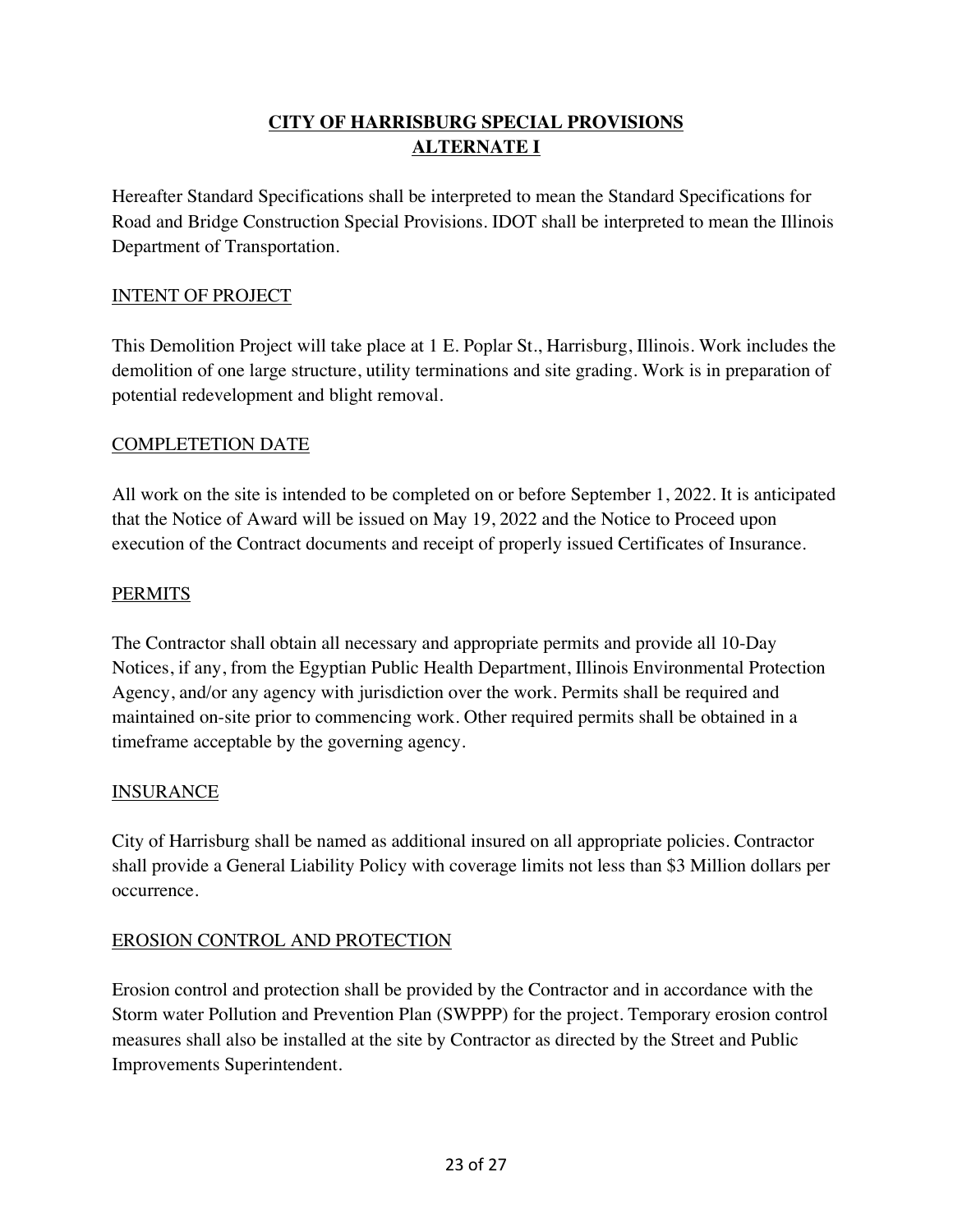Perimeter erosion control barrier shall be installed at locations directed by the Street and Alley Superintendent. Storm drain inlet protection shall be inlet filters. Sediment shall be removed from each inlet filter basket when it reaches 25% full or if more than 50% of the fabric pores are covered with debris.

The Contractor shall maintain the temporary erosion control systems until completion of the project by the Contractor. The Contractor will remove all or portions of the temporary erosion control system as directed. Portions remaining on site shall remain property of the owner (City).

A grading plan is included in these documents for information and understanding of project scope but is subject to variations. A final As-Built grading plan shall be provided by Contractor after completion of the work. Furnishing, placement, and compaction of fill or backfill materials shall be in accordance with the Plans and Specifications. All materials shall be compacted by not less than one pass of a sheep's foot roller and must be as approved by the City Representative.

If transporting fill, or debris, it shall be in accordance with the Special provision for Hauling  $\&$ Placing Material. Unsuitable material shall be removed and disposed of and shall be loaded from stockpiles and moved by the Contractor.

Onsite trees may be ground for use on site or may be removed and placed elsewhere on the site in a location and manner as approved by the City.

Topsoil and/or other materials not needed for site grading shall be stockpiled on site, outside the work area, at a location designated by the Street and Public Improvements Superintendent. At the option of the City, excess topsoil and/or other suitable materials may be transported and placed at an approved location at the Harrisburg Street & Public Implement yard at 919 Bauman Ln or removed and disposed of.

## EXCAVATION

Excavation and backfill material required and used by the Contractor for the site shall be approved by Street and Public Improvements Superintendent.

Contractor will cover all costs of temporary or permanent seeding and associated costs. Grass cover shall be provided by Contractor for two (2) years following completion of final grading.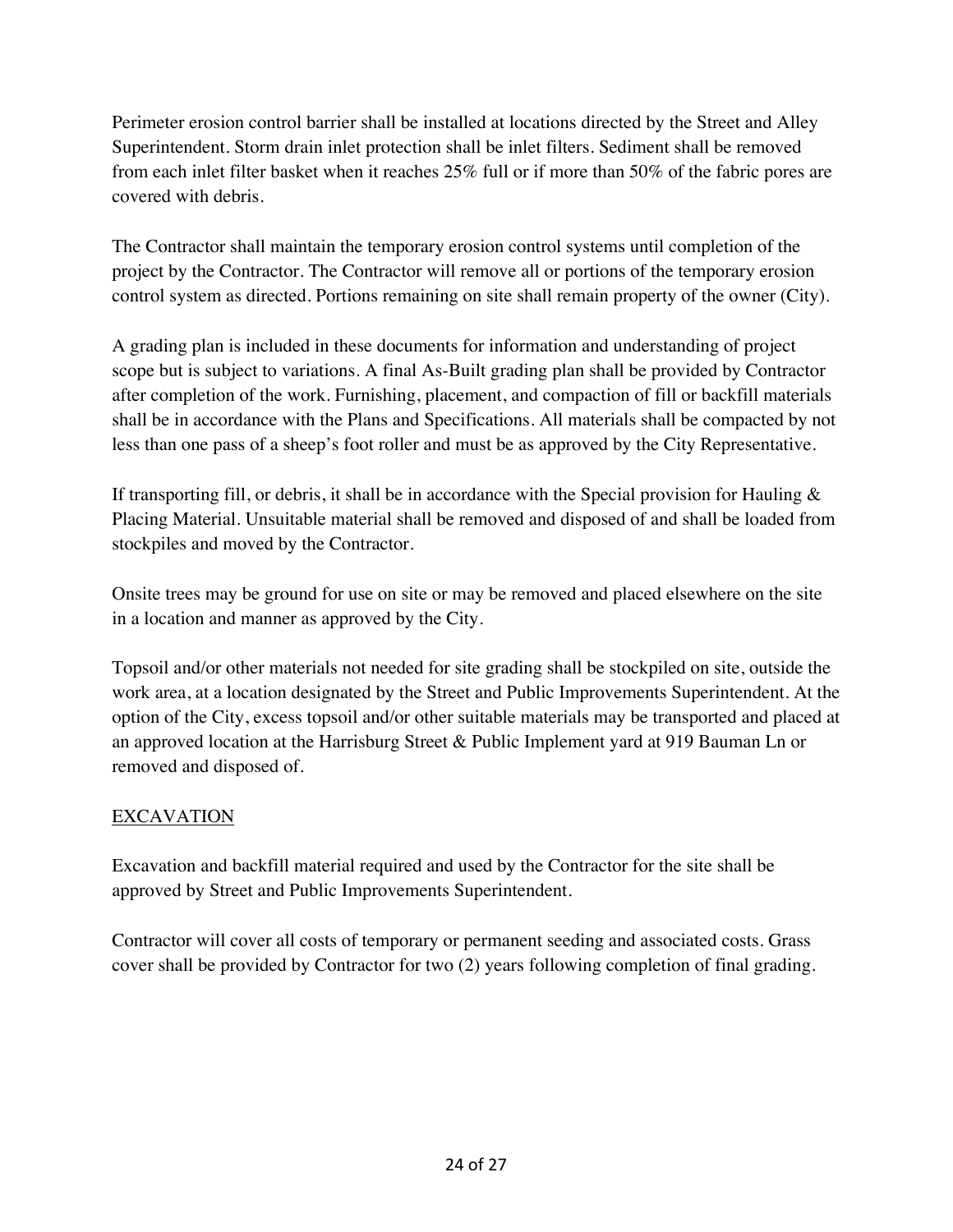## **ATTACHMENT**

## **A**

# **Request for Information**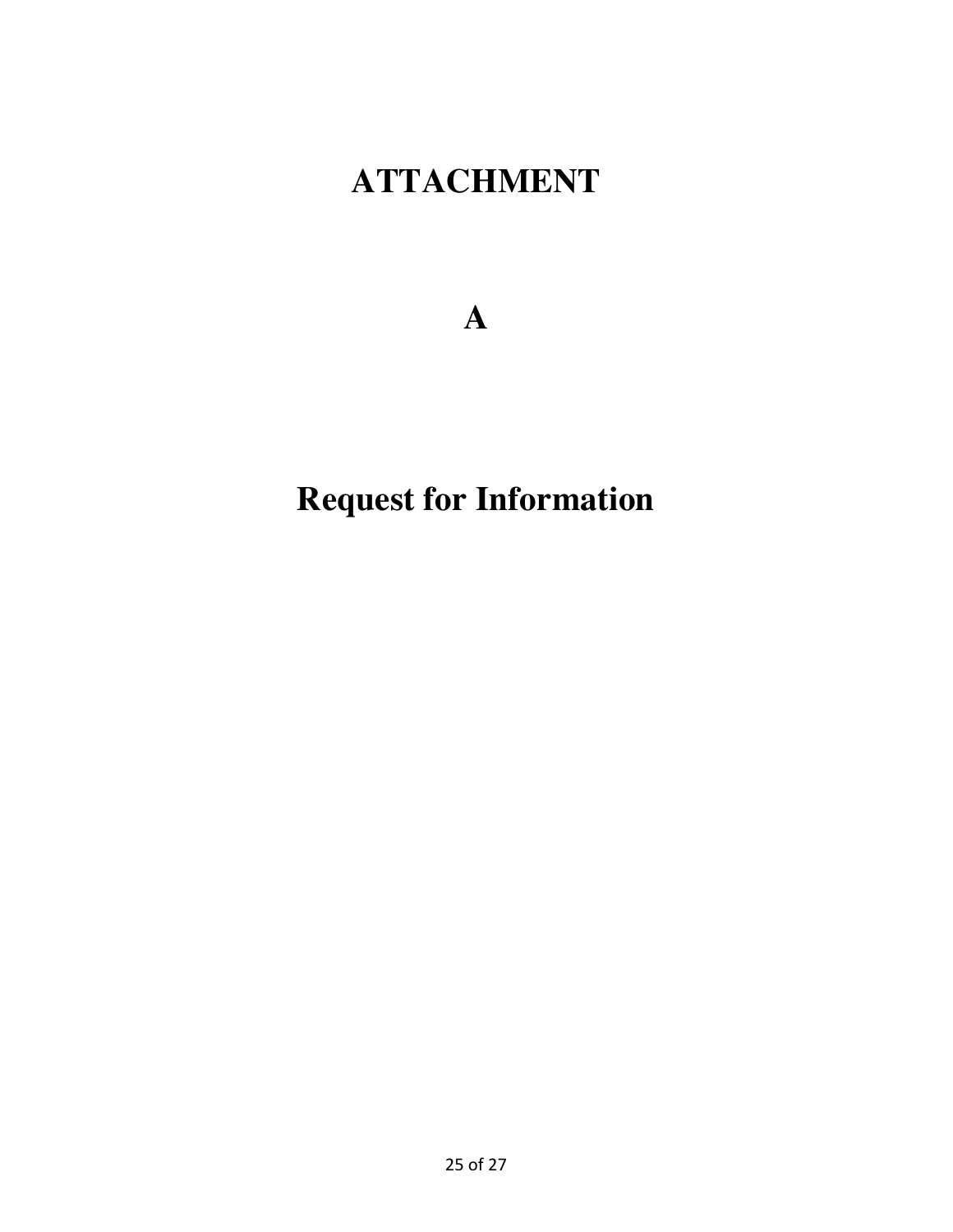## REQUEST FOR INFORMATION THE CITY OF HARRISBURG HARRISBURG, IL

| <b>INFORMATION REQUESTED</b> |
|------------------------------|
|                              |
|                              |
|                              |
|                              |
|                              |
|                              |
|                              |
| <b>INFORMATION PROVIDED</b>  |
|                              |
|                              |
|                              |
|                              |
|                              |
|                              |